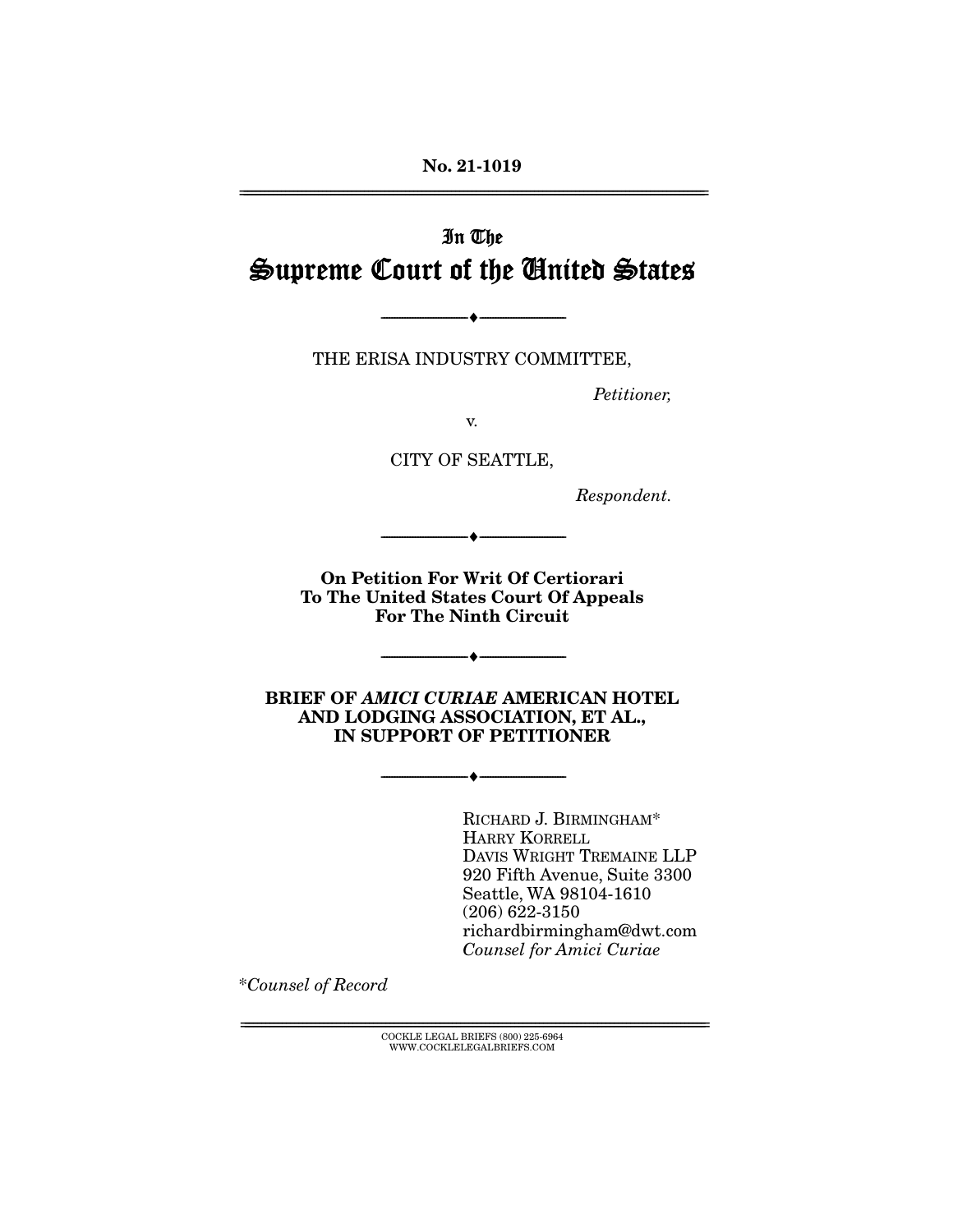## TABLE OF CONTENTS

|                                            | Page |
|--------------------------------------------|------|
|                                            |      |
|                                            |      |
|                                            |      |
|                                            |      |
| APPENDIX A—LIST OF <i>AMICI CURIAE</i> A-1 |      |

i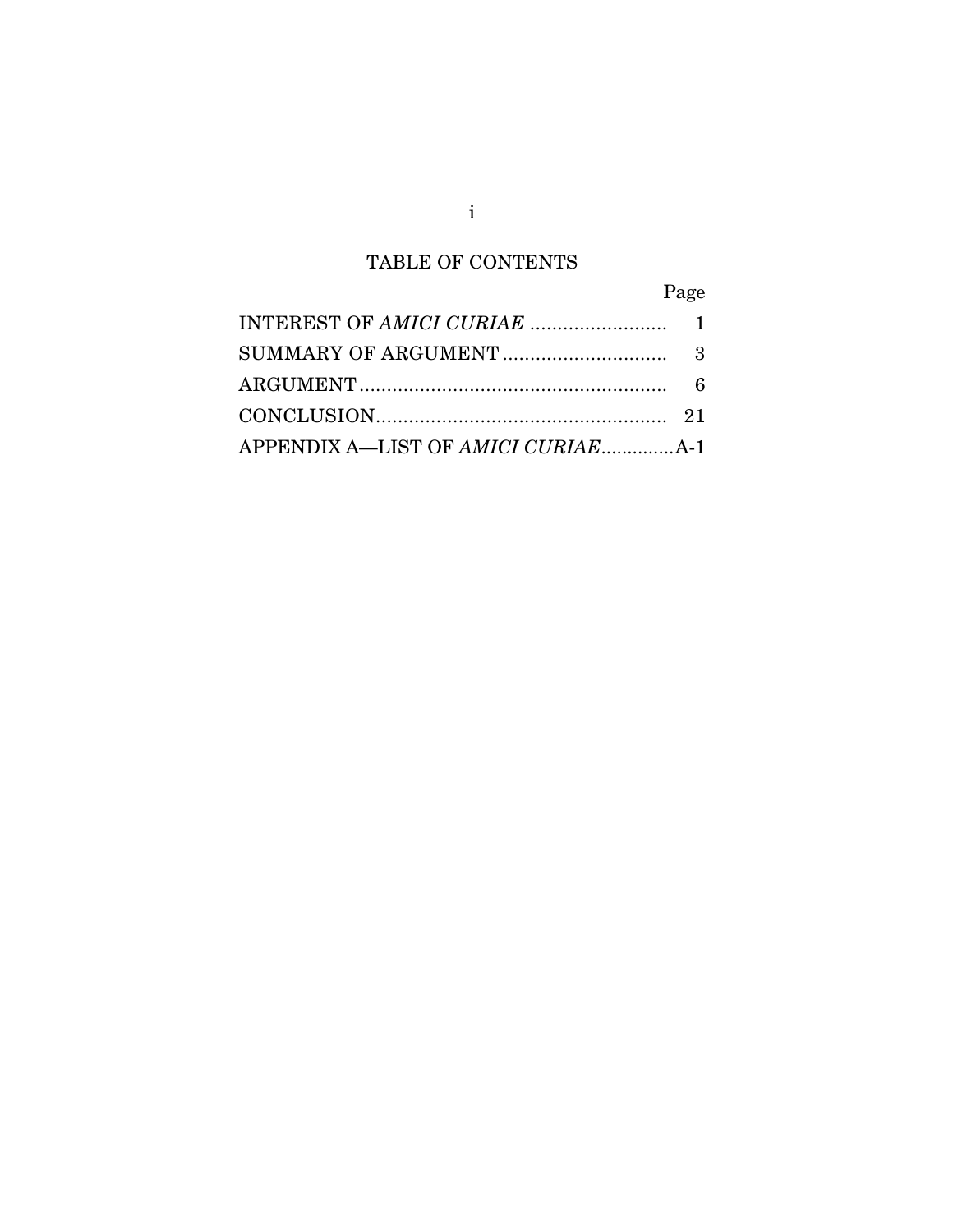# TABLE OF AUTHORITIES

Page

# **CASES**

| Alessi v. Raybestos-Manhattan, Inc., 451 U.S.                                                                  |
|----------------------------------------------------------------------------------------------------------------|
| Cal. Div. of Labor Standards Enf't v. Dilling-                                                                 |
| De Buono v. NYSA-ILA Med. & Clinical Servs.                                                                    |
| Egelhoff v. Egelhoff, 532 U.S. 141 (2001) 6, 8, 9, 16, 19                                                      |
| Fort Halifax Packing Co. v. Coyne, 482 U.S. 1                                                                  |
| Gobeille v. Liberty Mutual Insurance Co., 577 U.S.                                                             |
| Greater Wash. Bd. of Trade v. Dist. of Columbia,<br>948 F.2d 1317 (D.C. Cir. 1991), aff'd, 506 U.S.            |
| Ingersoll-Rand Co. v. McClendon, 498 U.S. 133                                                                  |
| Metro. Life Ins. Co. v. Massachusetts, 471 U.S.                                                                |
| N.Y. State Conf. of Blue Cross & Blue Shield Plans<br>v. Travelers Ins. Co., 514 U.S. 645 (1995)  7, 8, 17, 19 |
| Rutledge v. Pharmaceutical Care Management                                                                     |
| Shaw v. Delta Air Lines, Inc., 463 U.S. 85                                                                     |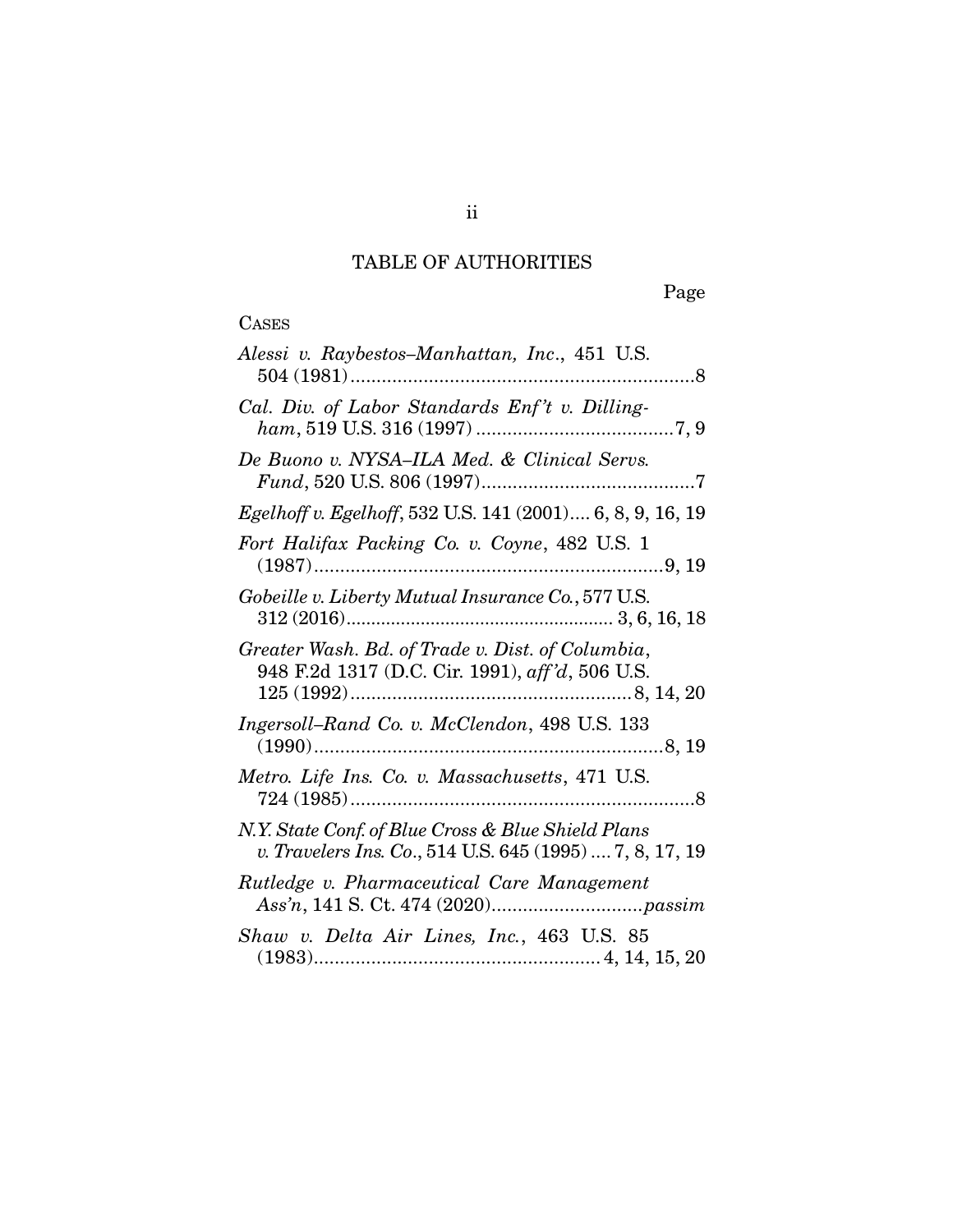## TABLE OF AUTHORITIES—Continued

Page

## **STATUTES**

| Employee Retirement Income Security Act of |  |
|--------------------------------------------|--|
|                                            |  |
|                                            |  |
|                                            |  |
|                                            |  |
| Seattle Municipal Code § 14.28.060.A.111   |  |
|                                            |  |
|                                            |  |
| Seattle Municipal Code § 14.28.060.B.210   |  |
| Seattle Municipal Code § 14.28.060.B.3 10  |  |
| Seattle Municipal Code § 14.28.060.C 11    |  |
| Seattle Municipal Code § 14.28.060.D11     |  |
| Seattle Municipal Code § 14.28.060.D.111   |  |

iii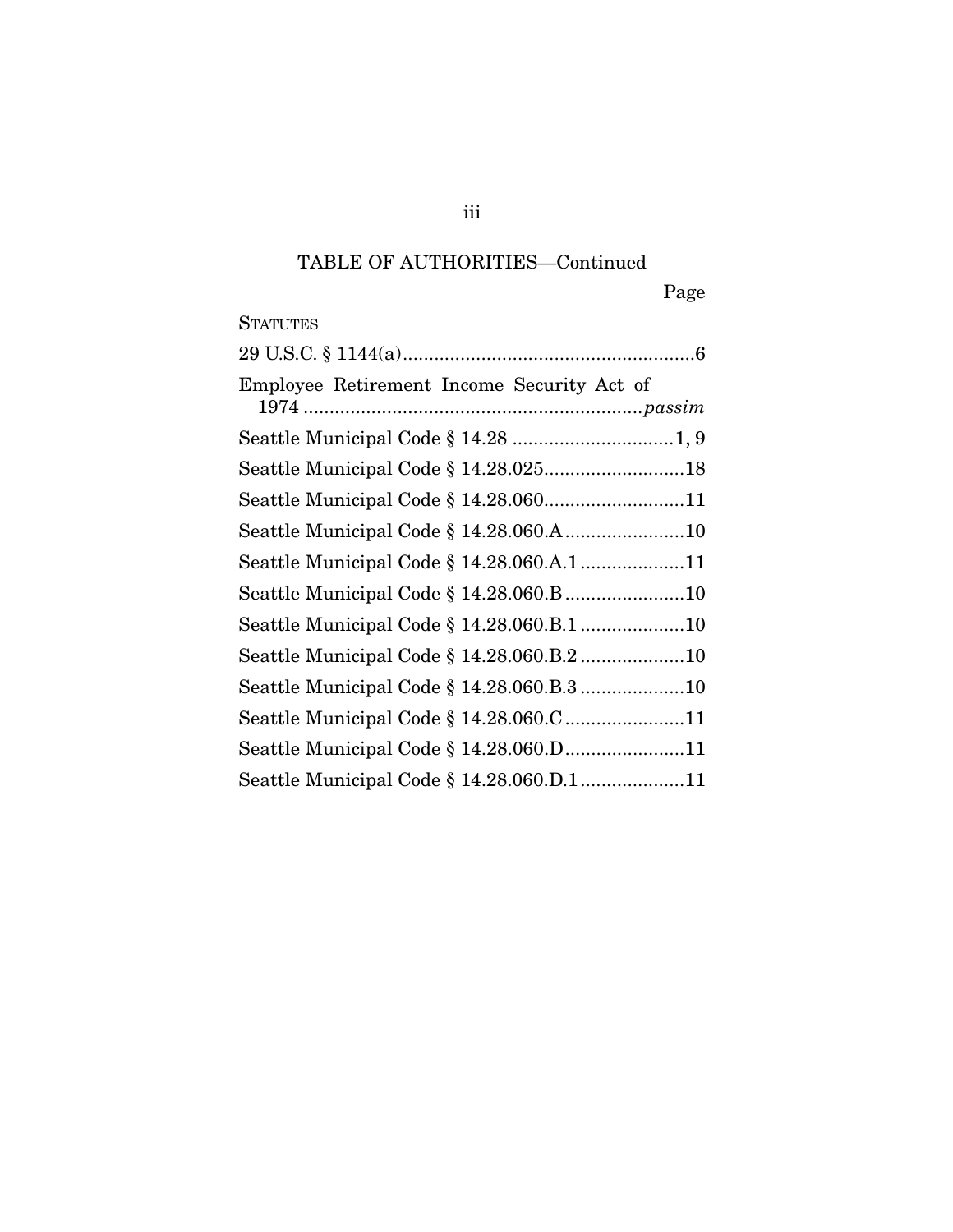#### **INTEREST OF** *AMICI CURIAE*<sup>1</sup>

The American Hotel and Lodging Association ("AHLA") is the largest hotel association in the country and represents all segments of the hotel industry.<sup>2</sup> It represents over 27,000 members. Three out of five U.S. hotels are small businesses, totaling more than 33,000 properties nationwide.

 This industry is tremendously important for local economies. For every \$100 hotel guests spend on lodging, another \$222 is spent at destinations, totaling approximately \$278 billion per year on transportation, dining, and shopping at local businesses during stays. Every 100 occupied hotel rooms per night support nearly 250 local jobs.

This is a case of great significance for *amici* and their members who are composed of small and large hotels nationwide. These hotels support more than 8.3 million American jobs and provide healthcare for those workers under employee benefit plans subject to the Employee Retirement Income Security Act of 1974, as amended ("ERISA"). The Seattle ordinance at issue, Seattle Municipal Code 14.28 ("SMC 14.28" or the "Seattle Ordinance"), interferes with the regulatory uniformity provided by ERISA's sweeping preemption

<sup>&</sup>lt;sup>1</sup> We informed counsel for Respondent by email January 28, 2022, of our intent to file the brief and secured consent by email on January 31, 2022.

<sup>2</sup> No counsel for a party authored this brief in whole or in part, and no person or entity other than amici and their counsel made a monetary contribution to the preparation or submission of this brief.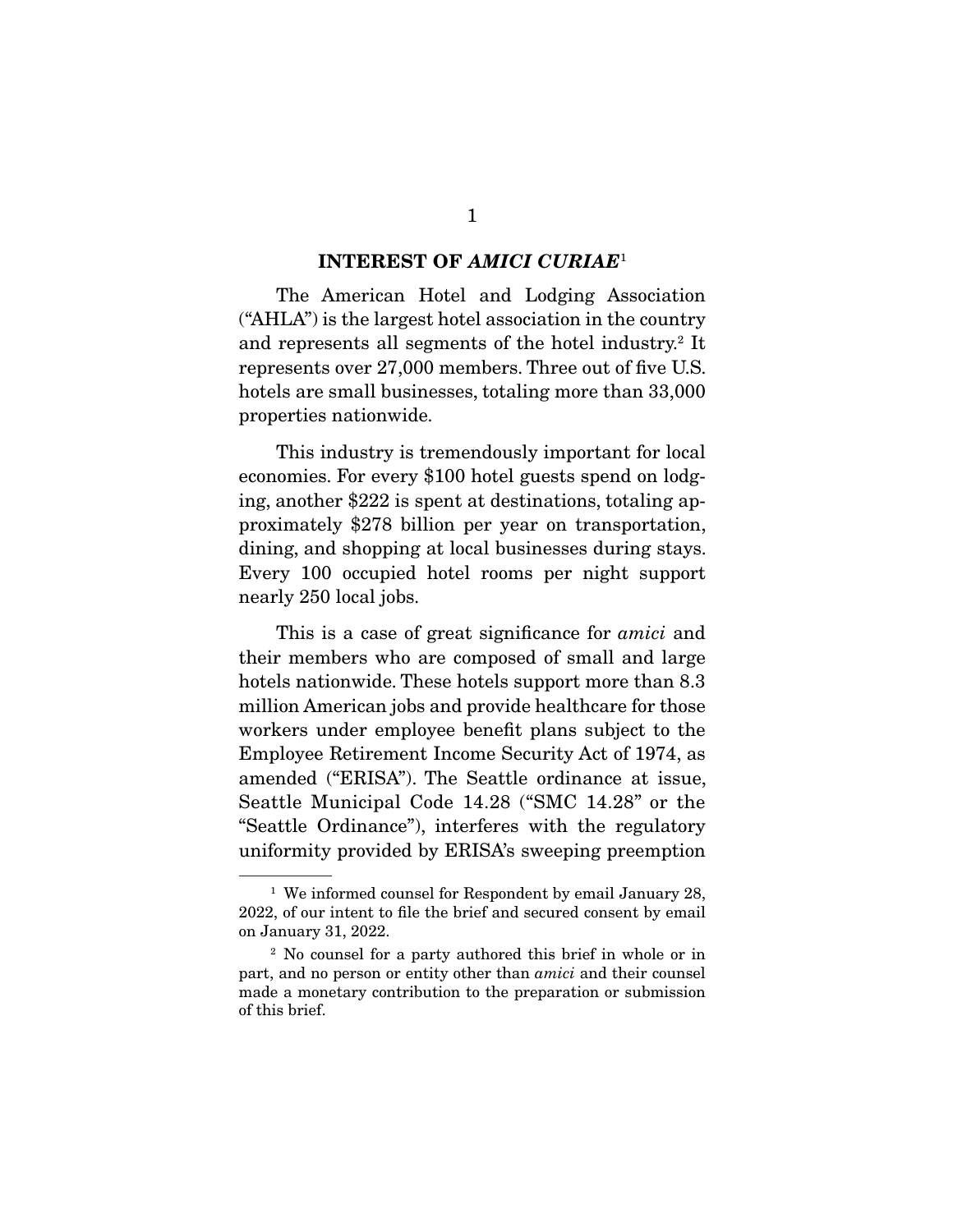provision by effectively mandating a minimum premium value and a maximum cost-sharing of premiums for ERISA health plans sponsored by hotels operating within the city of Seattle.

 As small business owners, hotels need to be efficient to remain in operation especially during this period of reduced hotel occupancy due to COVID-19. An employer with hotels in three cities cannot afford the time or the money to try to comply with three different local healthcare mandates for its employees. ERISA guaranteed that hotel owners could establish their own health benefit plans with a uniform design and operation both within the same state and across state lines. The Ninth Circuit's opinion in this case negates this promise to small business owners and their employees.

 Under the Ninth Circuit's analysis, each state as well as each city or municipality within each state could mandate its own healthcare benefits. This is contrary to ERISA which imposes no substantive benefit requirements on hotels who sponsor health plans, leaving the design of health benefits and the uniform administration of those health plans to the hotel owners. If every city or state imposed a different healthcare mandate, a small business owner would be forced to comply with a patchwork of regulations, designs, and administrative costs which would destroy the hotels' efficiencies of operation, making it prohibitively expensive for companies with hotels in multiple jurisdictions to operate.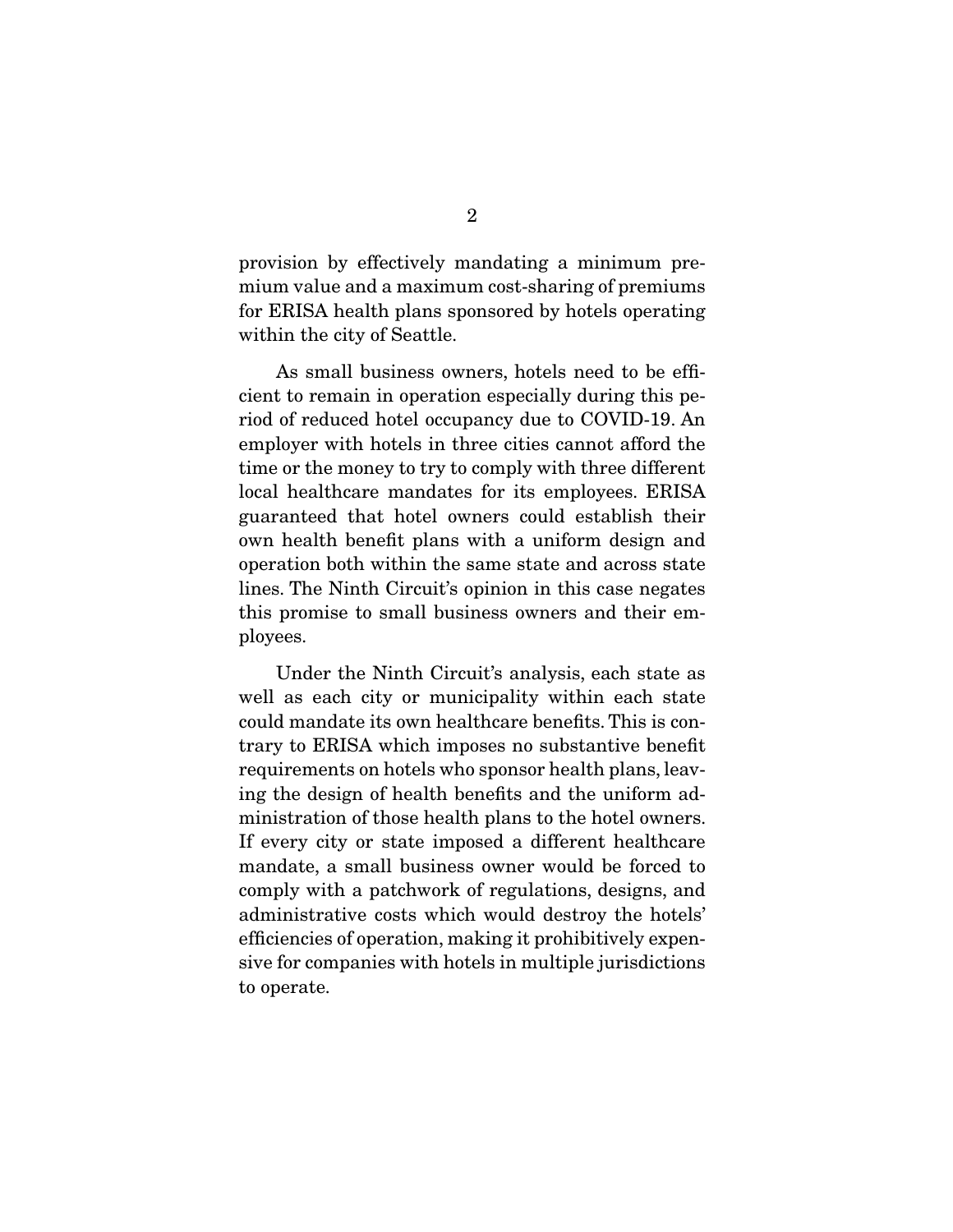The Ninth Circuit's opinion nullifies ERISA by providing a simple blueprint for an end run around ERISA's broad preemption scheme: so long as a state or city allows, as one alternative mandated benefit, a cash payment directly to the employee, preemption is defeated. If ERISA's purpose of uniformity of design and operation is defeated, the increased administrative costs associated with different benefit mandates for different states and municipalities will be borne by hotels and, typically, shared at least in part by their employees. Such mandates, if not preempted by ERISA, will prevent hotels from fairly and equitably extending health coverage and other employee benefits to workers without regard to their place of residence or employment.

 These additional costs will force smaller hotels out of business. The Ninth Circuit's opinion, if left to stand, will nullify ERISA's central purposes of providing uniformity of administration and allowing the freedom to choose the design of employer-sponsored health plans and would affect business owners everywhere, both large and small.

#### **SUMMARY OF ARGUMENT**

 $\overbrace{\hspace{2.5cm}}^{\bullet}$   $\overbrace{\hspace{2.5cm}}^{\bullet}$ 

Review should be granted by this Court because the Ninth Circuit has adopted a Direct Payment Test for ERISA preemption that directly conflicts with Supreme Court precedent, including Gobeille v. Liberty Mutual Insurance Co., 577 U.S. 312 (2016), and Rutledge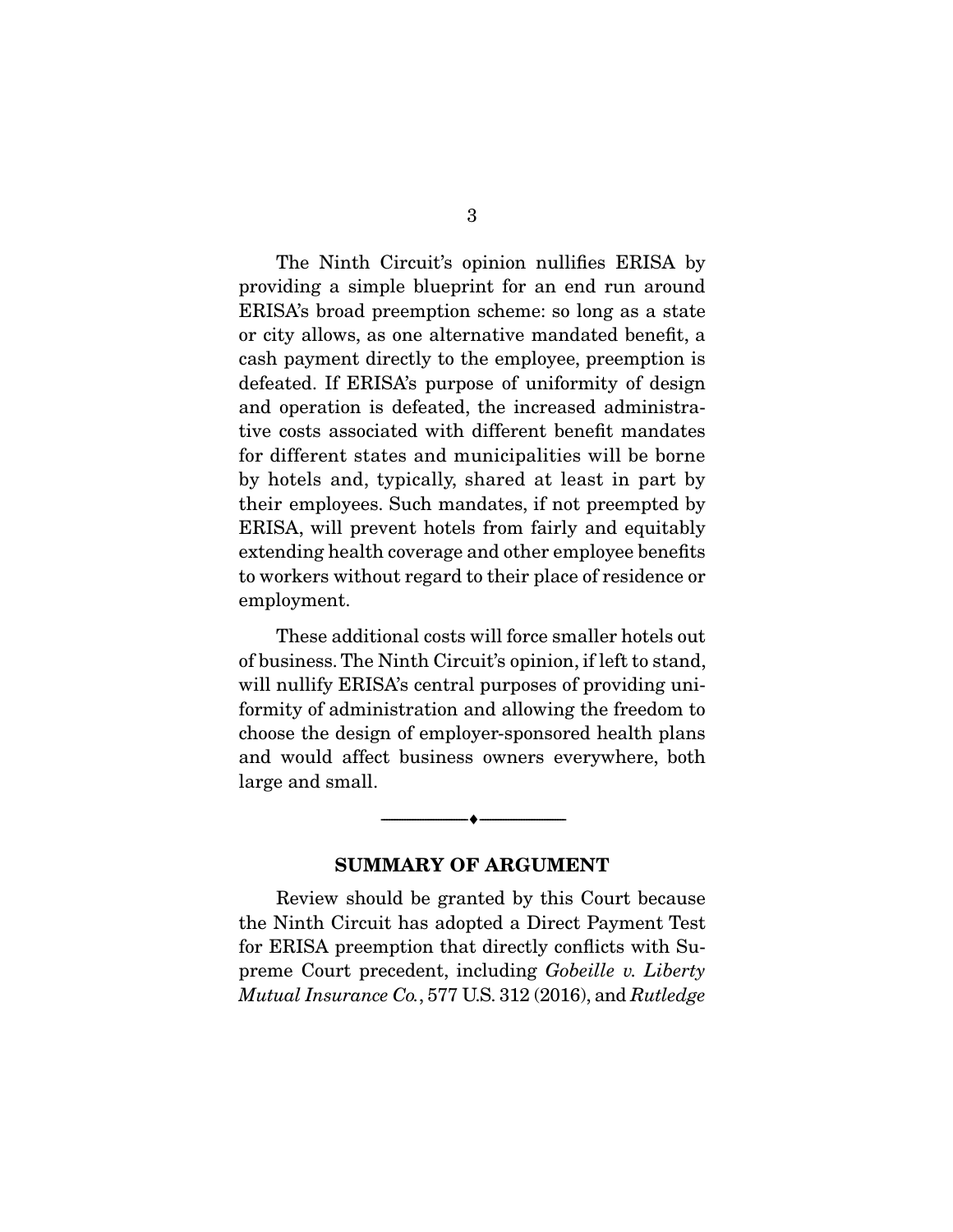v. Pharmaceutical Care Management Ass'n, 141 S. Ct. 474 (2020).

 Under ERISA, it is clear that a state or municipality cannot mandate that an employer adopt an employee benefit plan with a minimum value or a required structure. Shaw v. Delta Air Lines, Inc., 463 U.S. 85, 96–97 (1983). Yet the Ninth Circuit's decision in this case permits states and municipalities to accomplish indirectly, by allowing a direct payment option, what they are prohibited from regulating directly.

 Under the Ninth Circuit's Direct Payment Test, if the employee benefits mandate of a challenged law can be satisfied by a direct cash payment to an employee, then ERISA and its central requirements of employer design choice and uniform administration can be avoided. For example, the Seattle Ordinance can be satisfied by either paying an employee \$459 per month in cash or establishing an ERISA health plan with a premium value of \$459 per month. By requiring an employer to choose between providing a plan of a certain value or paying the stipend, the Seattle Ordinance, according to the Ninth Circuit, avoids ERISA preemption. Likewise, under the Direct Payment Test, a local ordinance could require that an employer add mental health, or some other benefit, to the employer's existing ERISA plan or alternatively pay the employee \$459 per month, in cash, and thus, according to the Ninth Circuit, avoid preemption.

 Compliance with the Ninth's Circuit's Direct Payment Test would require a small business owner to find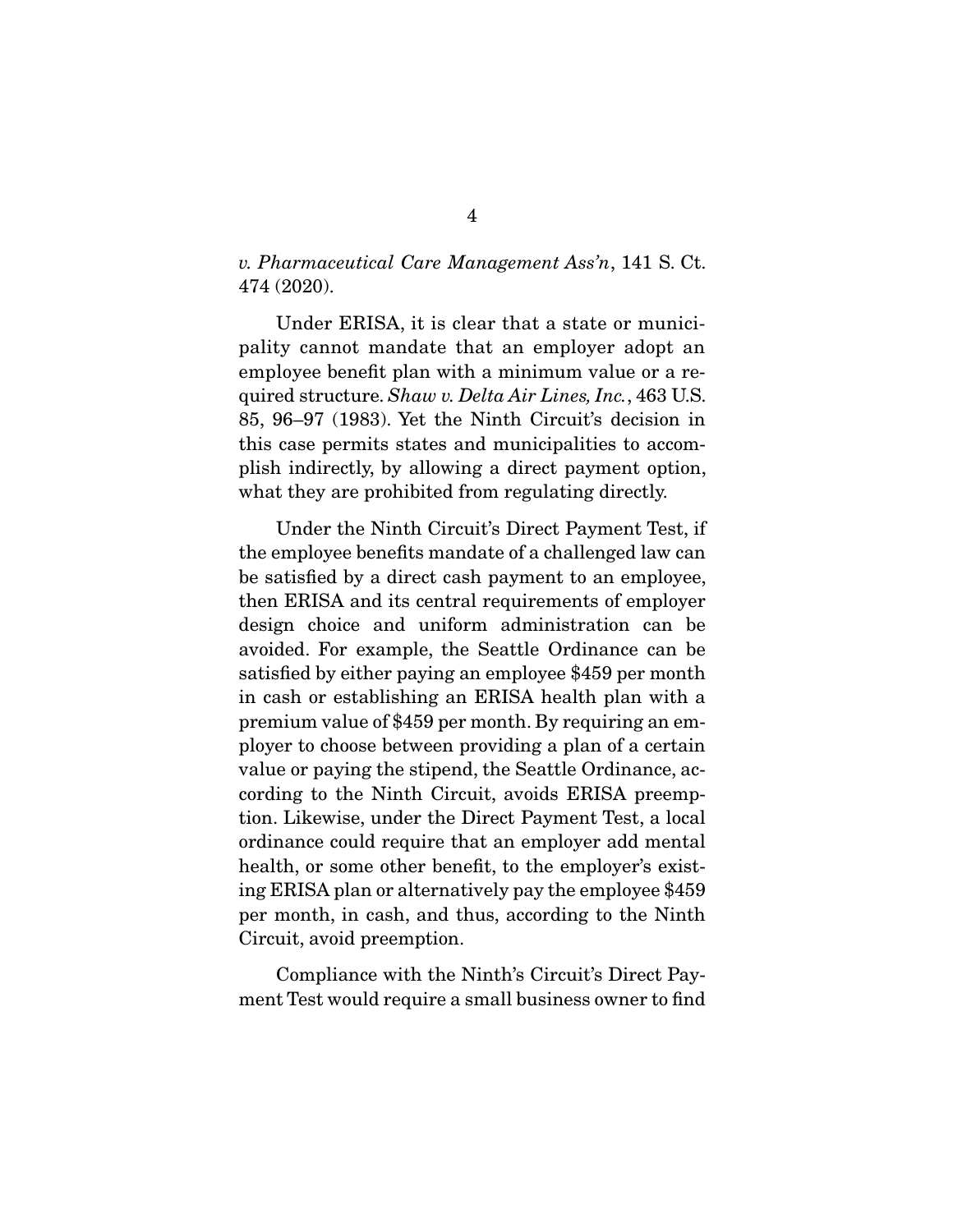an insurance carrier that was willing to underwrite different coverage options for different cities or municipalities in the state. If a carrier was unwilling or unable to provide such coverage, the hotel would either have to self-insure the benefit or make cash payments (that are unrestricted in use) to its employees. Either way, the hotel owner is forced to deal with additional administrative costs and plan design choices that interfere with ERISA's guarantee of free choice in plan design and uniform administration.

 The Ninth Circuit's Direct Payment Test allows states and cities to do an end run around ERISA, and this Court's traditional ERISA preemption analysis, with the result that hotels and their employees will be subjected to a nationwide patchwork of laws and regulations imposing varying coverage and other requirements on the ERISA plans they sponsor. The Ninth Circuit's Direct Payment Test will require modifications to ERISA plans, defeat ERISA's central purpose of a hotel owner's choice in the uniformity of administration of employee benefit plans, and result in increased administrative and employee benefit plan costs for hotel owners and their employees.

 $\overbrace{\hspace{2.5cm}}^{\bullet}$   $\overbrace{\hspace{2.5cm}}^{\bullet}$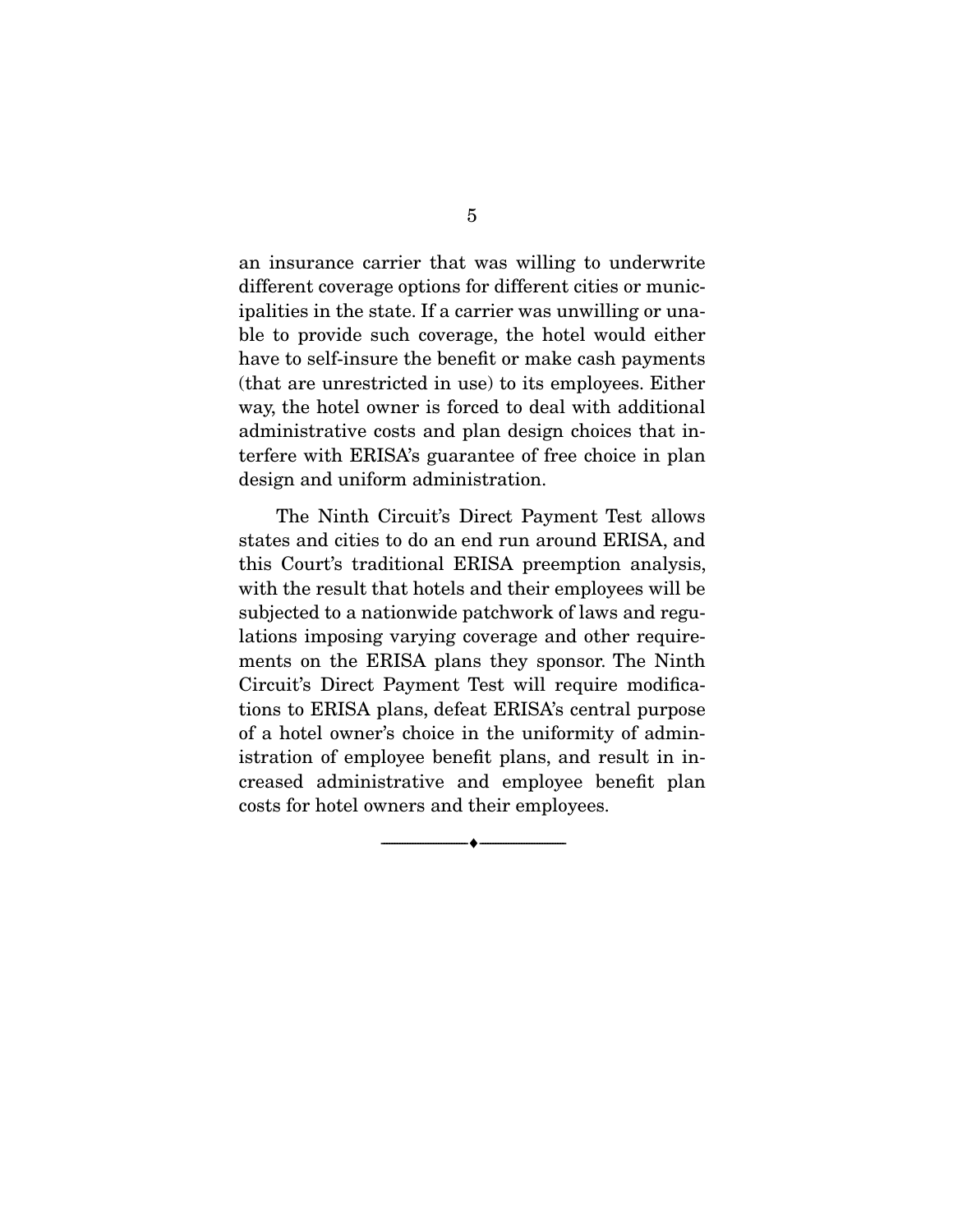#### **ARGUMENT**

## **A. Review is required because the Ninth Circuit's Direct Payment Test nullifies this Court's preemption precedents.**

#### **1. ERISA preemption generally**

As this Court indicated in Gobeille v. Liberty Mutual Insurance Co., 577 U.S. 312 (2016), the text of ERISA's express preemption clause is the necessary starting point. ERISA preempts "any and all State laws insofar as they may now or hereafter relate to any employee benefit plan." 29 U.S.C. § 1144(a).

 This Court has found two categories of state laws preempted by ERISA. First, ERISA preempts a state law if it has a "reference to" ERISA plans. Second, ERISA preempts a state law that has an impermissible "connection with" ERISA plans. Gobeille, 577 U.S. at 319–20.

 A state law is preempted under the "reference to" test if either (i) the law acts immediately and exclusively upon ERISA plans, or (ii) the existence of an ERISA plan is essential to the law's operation. Id. at 320.

 A state law is preempted under the "connected to" test if (i) the law governs a central matter of plan administration; (ii) the law interferes with nationally uniform plan administration, Egelhoff v. Egelhoff, 532 U.S. 141, 148 (2001); or (iii) if "acute, albeit indirect, economic effect" of the state law forces an ERISA plan to adopt a certain scheme of substantive coverage or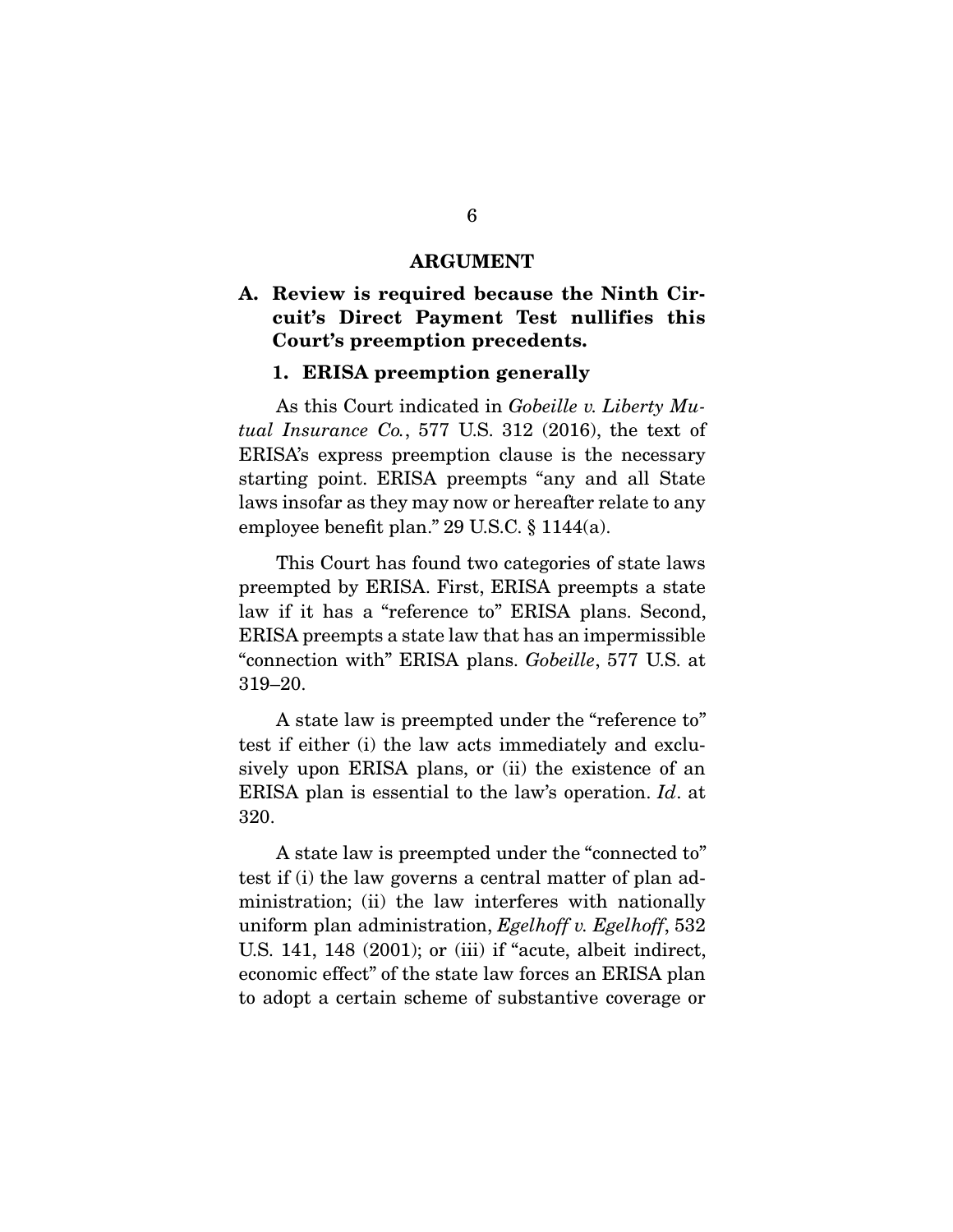effectively restrict its choice . . . ," N.Y. State Conf. of Blue Cross & Blue Shield Plans v. Travelers Ins. Co., 514 U.S. 645, 668 (1995). Under this third provision, ERISA does not preempt state rate regulations that (unlike the Seattle Ordinance at issue here) merely increase costs or alter incentives for ERISA plans without forcing plans to adopt any particular scheme of substantive coverage. Id.; De Buono v. NYSA–ILA Med. & Clinical Servs. Fund, 520 U.S. 806, 816 (1997) (concluding that ERISA did not preempt a state tax on gross receipts for patient services that simply increased the cost of providing benefits); Cal. Div. of Labor Standards Enf 't v. Dillingham, 519 U.S. 316, 332 (1997) (holding that ERISA did not preempt a California statute that incentivized, but did not require, plans to follow certain standards for apprenticeship programs).

 When presented with preemption claims in earlier cases, this Court has indicated that preemption turns on Congress' intent. Travelers, 514 U.S. at 655. The purpose of a state law is relevant to determine if the state law is within the scope of provisions that would survive, after examining its effect on ERISA plans. *Id.* at 656; Dillingham, 519 U.S. at 325. In Travelers, for example, the Court noted that "[b]oth the purpose and the effects of " the state law at issue "distinguish[ed] it from" laws that "function as a regulation of an ERISA plan itself." 514 U.S. at 658–59.

 As a shorthand for these considerations, this Court in Rutledge v. Pharmaceutical Care Management Ass'n, 141 S. Ct. 474 (2020) noted: (i) where a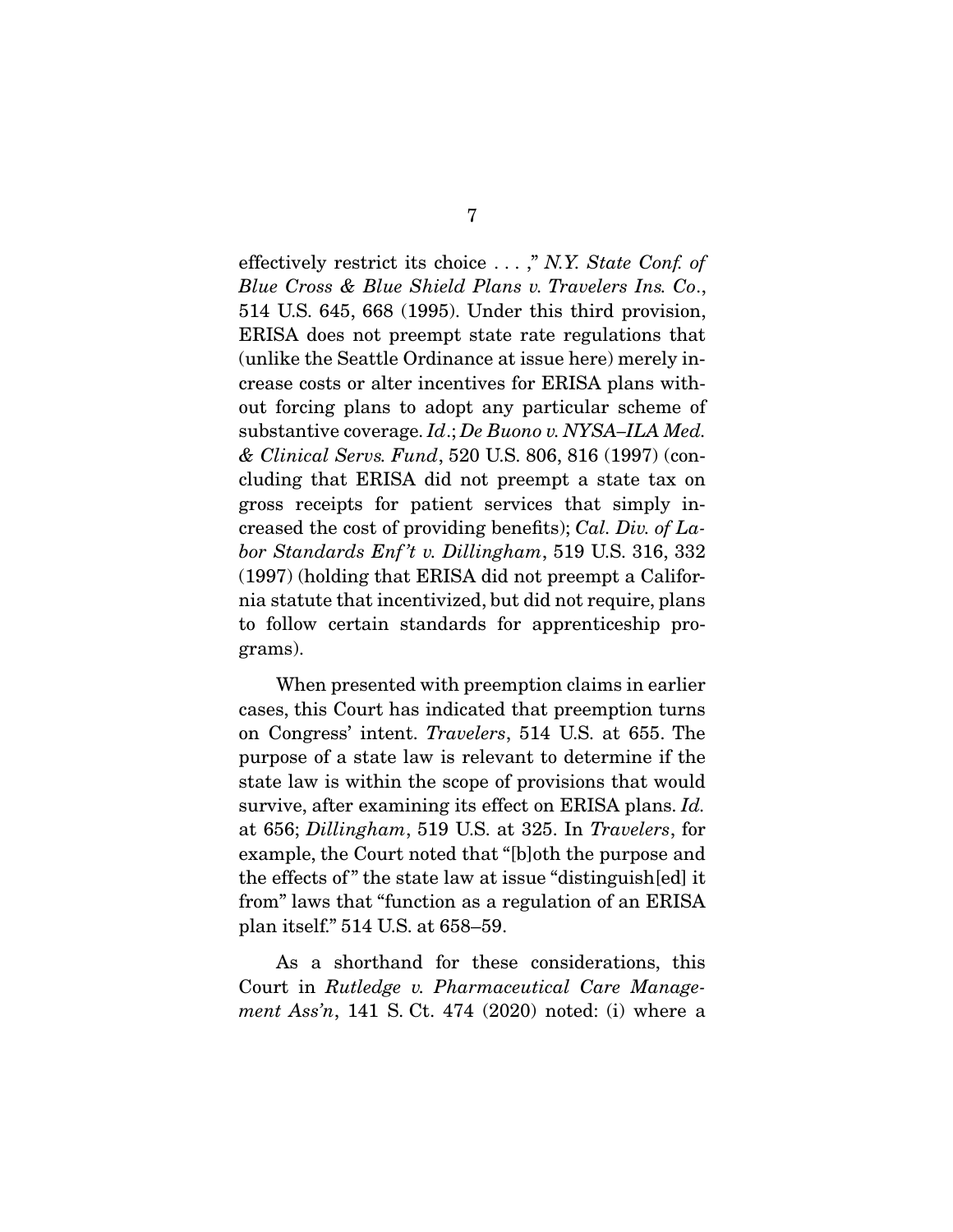state law governs a central matter of plan administration or (ii) interferes with nationally uniform plan administration or (iii) forces plans to adopt any particular scheme of substantive coverage, the state law will be found to be preempted. Id. at 480.

 ERISA does not guarantee substantive benefits. Therefore, a hotel owner is free to design its self-insured plan without interference from the state, and a hotel owner's insured plan design is only limited by state laws that regulate insurance, as ERISA does not preempt the power of the state insurance commissioner. Greater Wash. Bd. of Trade v. Dist. of Columbia, 948 F.2d 1317, 1325 (D.C. Cir. 1991), aff 'd, 506 U.S. 125 (1992); Metro. Life Ins. Co. v. Massachusetts, 471 U.S. 724 (1985). ERISA, instead, seeks to make the benefits promised by a hotel owner more secure by mandating certain oversight systems and other standard procedures. Travelers, 514 U.S. at 651. Those systems and procedures are intended to be uniform. Id. at 656 (ERISA's preemption clause "indicates Congress's intent to establish the regulation of employee welfare benefit plans 'as exclusively a federal concern'" (quoting Alessi v. Raybestos–Manhattan, Inc., 451 U.S. 504 (1981)). Requiring ERISA administrators and hotel owners to master the relevant laws of 50 states and many more municipalities and to contend with litigation would undermine the congressional goal of minimizing the administrative and financial burdens on plan administrators—burdens ultimately borne by the employees when increased costs are inevitably passed on. Egelhoff, 532 U.S. at 149–50; Ingersoll–Rand Co. v.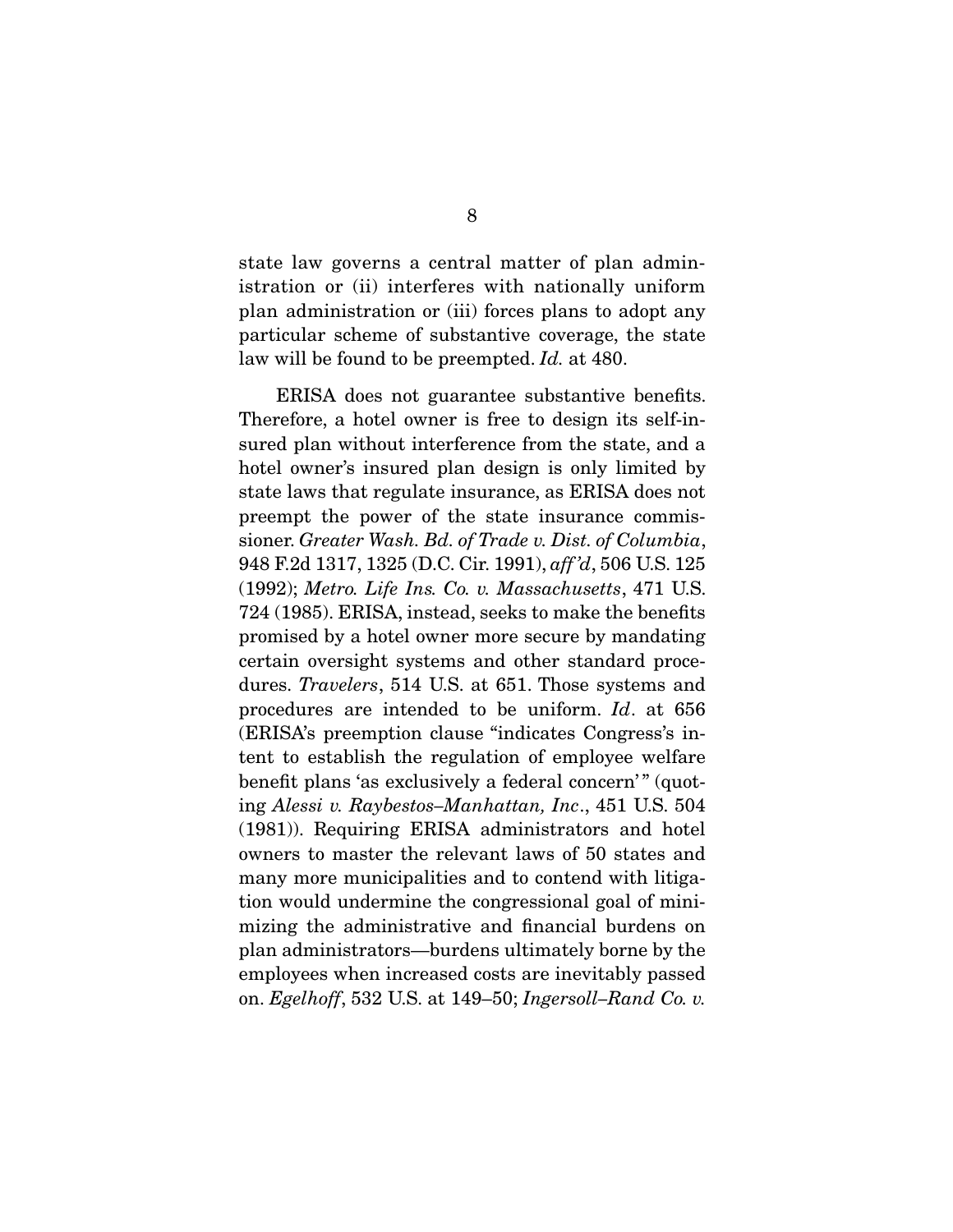### McClendon, 498 U.S. 133, 142 (1990); see also Fort Halifax Packing Co. v. Coyne, 482 U.S. 1, 9 (1987).

 A state law cannot be saved from preemption by simply invoking the state's traditional power to regulate in the area of public health. ERISA contemplated the preemption of substantial areas of traditional state regulation. Dillingham, 519 U.S. at 330. ERISA preempts a state law that regulates a key facet of plan administration or plan design even if the state law exercises a traditional state power. See Egelhoff, 532 U.S. at 151–52.

## **2. The Seattle Ordinance references ERISA plans**

An examination of the Seattle Ordinance reveals that it is preempted under the "reference to" test of ERISA preemption. As explained in more detail below, the Seattle Ordinance operates immediately and extensively on ERISA plans, and ERISA plans are essential to the operation of the Seattle Ordinance's payment scheme. The Seattle Ordinance is also preempted as it forces a hotel owner into a particular benefit design and, as noted above, is not saved from preemption merely because the state has historically regulated in the health industry.

 The Seattle Ordinance, SMC 14.28, requires covered hotels to make, each month, payments for required "healthcare expenditures" for covered employees of \$459 if an employee has no spouse, domestic partner, or dependents and up to \$1,375 for an employee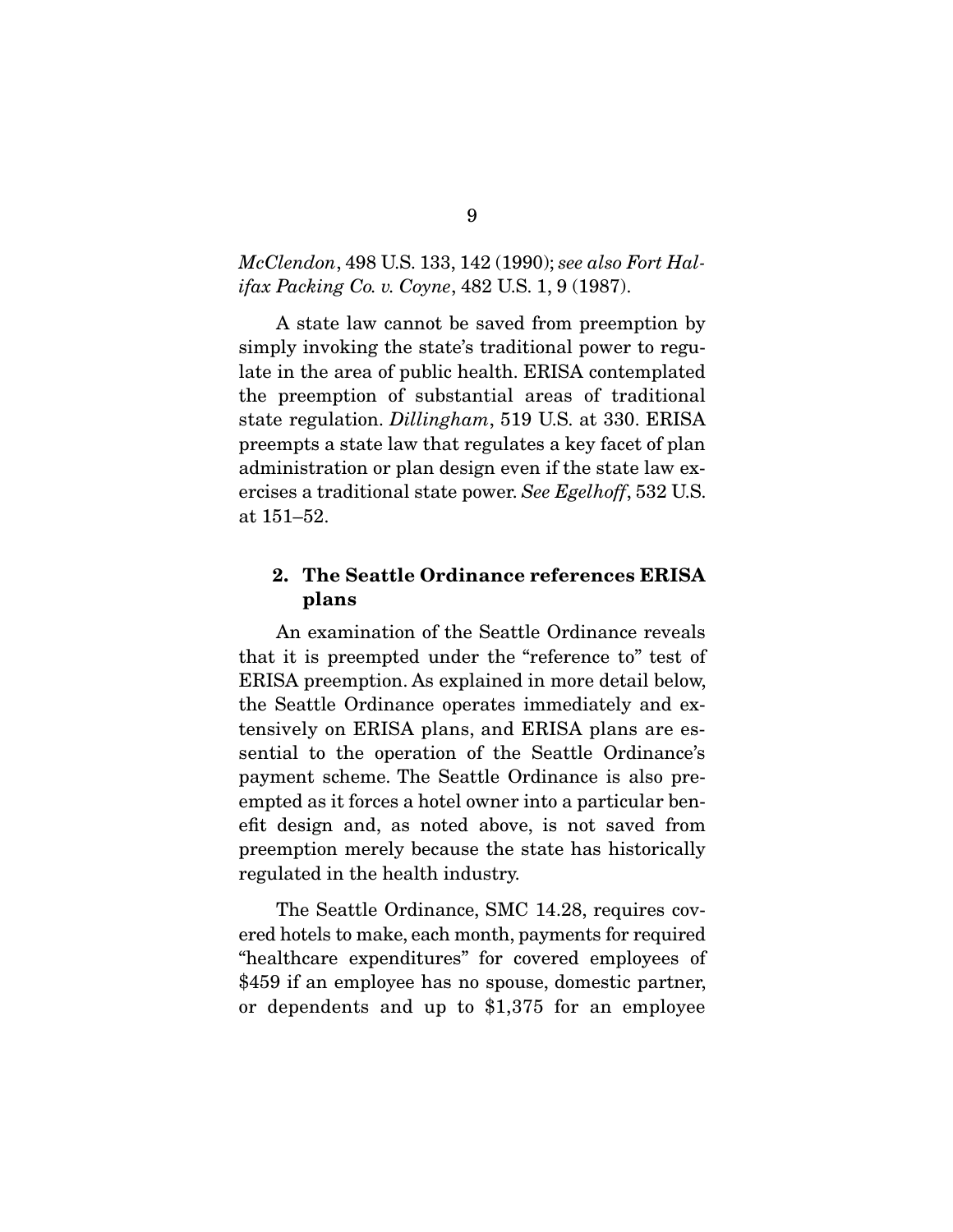with spouse, domestic partner, and dependents. Id. § 14.28.060.A. These are the rates in effect for 2022 and are "subject to annual adjustments based on the medical inflation rate." Id. § 14.28.060.A.

 Covered hotels have discretion as to the form of the monthly required healthcare expenditures they choose to make for their covered employees. SMC § 14.28.060.B. Hotels may satisfy their monthly obligations through any one or more of the following options, either individually or in combination:

- First option: **Direct Compensation.** Additional compensation can be paid directly to the covered employee  $(id, \S 14.28.060.B.1);$
- Second option: **ERISA insured or funded benefit option.** Payments to a third party, such as to an insurance carrier or trust, or into tax favored health programs (including health savings accounts, medical savings accounts, health flexible spending arrangements, and health reimbursement arrangements) for the purpose of providing healthcare services to the employee or the spouse, domestic partner, or dependents of the covered employee (if applicable) (id. § 14.28.060.B.2); and
- Third option: **ERISA self-insured option.** Average per-capita monthly expenditures for healthcare services made to or on behalf of covered employees or (the spouse, partner, or dependents) by the employer's self-insured and/or self-funded insurance program(s). Id. § 14.28.060.B.3.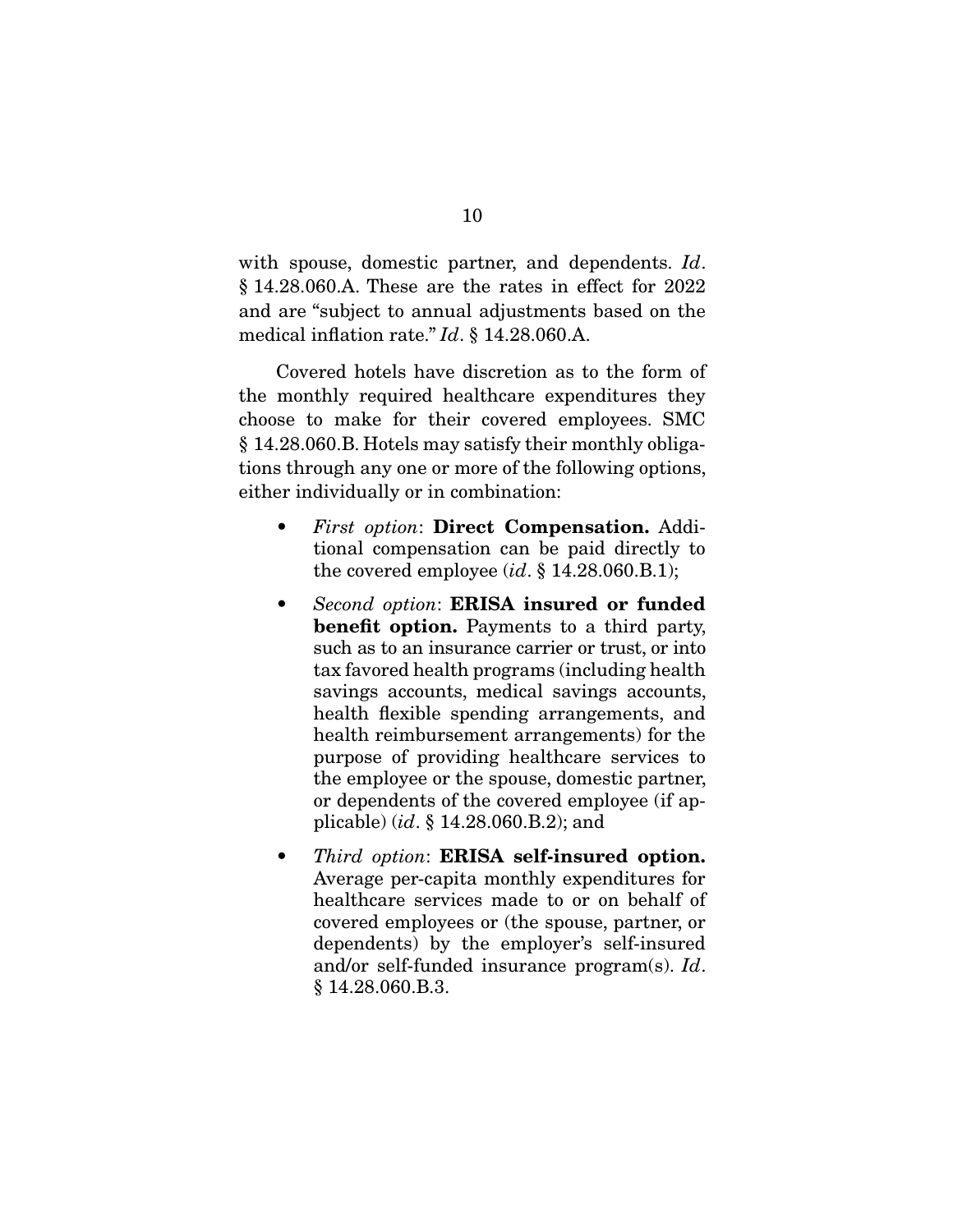Under all of the options, there is a potential delay in the Seattle Ordinance's application for new hires. If the hotel's health plan imposes a waiting period, the hotel owner will not be required to satisfy the health expenditures described in SMC § 14.28.060 until the sooner of 60 days from the date of hire or the expiration of the waiting period. Id. § 14.28.060.C.

 The Seattle Ordinance contains several exceptions. One exception provides that a hotel owner will be "deemed to have satisfied" its monthly obligations under any of the three options if "an employee voluntarily declines an employer's offer" of compliance through the second and third options—i.e., an offer of coverage under the hotel's insured or self-funded ERISA health plan. SMC § 14.28.060.D. For the offer to be valid, the hotel owner "must not require the employee to pay more than a dollar amount equivalent to 20 percent of the monthly required healthcare amount described in subsection 14.28.060.A.1," through the employee's portion of an insurance premium or costsharing. Id.  $\S$  14.28.060.D.1. For example, for an employee entitled to a healthcare expenditure just for him- or herself, the employee shall not be required to pay more than an amount equaling 20 percent of the single employee healthcare expenditure rate of \$459, i.e., \$91.80/month towards the hotel-sponsored health insurance plan.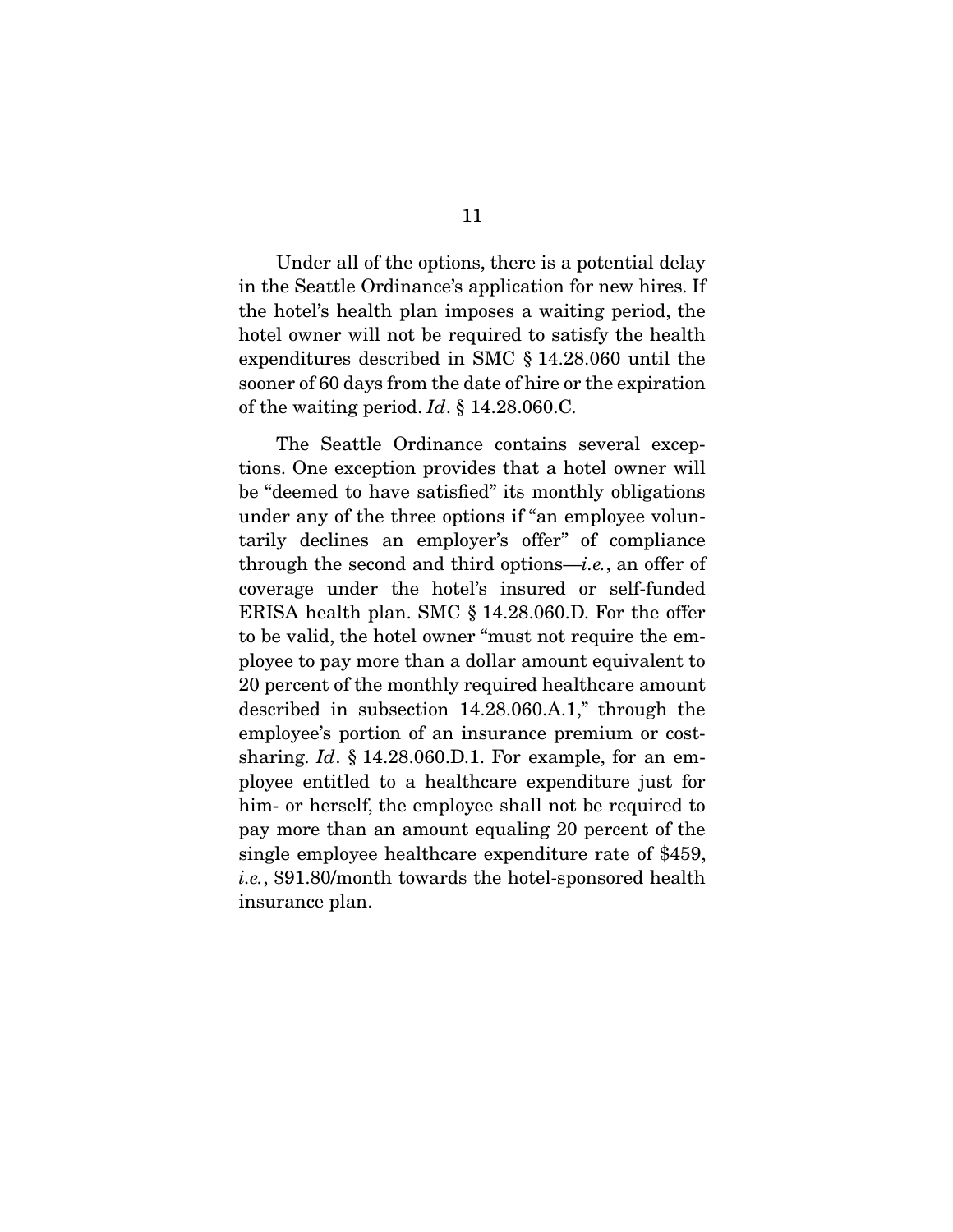## **3. The dollar amount of the healthcare expenditure required to comply with the Seattle Ordinance cannot be determined without reference to an ERISA plan**

As a practical matter, under the Seattle Ordinance the required healthcare expenditure payment to the employee cannot be determined without reference to the hotel's ERISA healthcare plan. If an employee, who has no dependents, has a premium for healthcare coverage of greater than \$459 per month under the hotel's medical plan, then no payment is required. However, even if no payment is made, an examination of the hotel's ERISA plan is still necessary to determine if the employer complied or a penalty is owed.

 If no payment was made because the employee opted out of such coverage, an examination of the hotel's plan and the cost-sharing would be required to determine the premium and whether the cost-sharing of the employee is more than 20 percent of the premium. If the employee is a new hire, an examination of the hotel's plan is required to see if there is a waiting period of 60 days. If so, no healthcare expenditure needs to be made for the employee during that period of time.

 If the value of the health premium is not sufficient, then the hotel must either increase benefits under the plan or pay the employee in cash. If a hotel must increase benefits, the Seattle Ordinance encourages the hotel to impose a 60-day waiting period and a 20 percent cost-sharing of the premium in order to offset the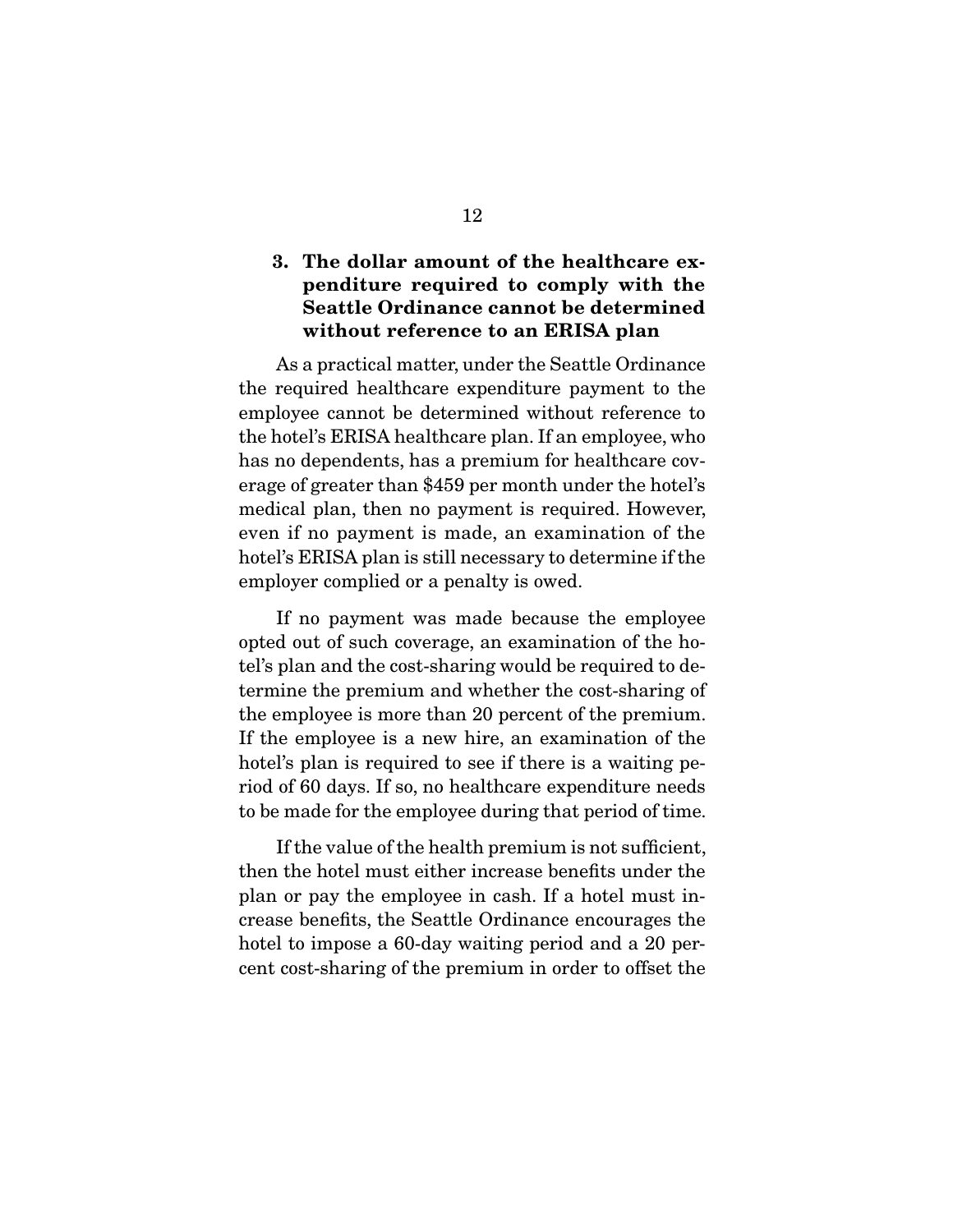costs of the additional benefit that must be provided under the Seattle Ordinance.

 Because an examination of the hotel's healthcare plan is required, the "reference to" test is satisfied because a hotel's health plan is an essential element of demonstrating compliance with the ordinance.

## **4. The Seattle Ordinance has an impermissible "connection with" ERISA plans**

The Seattle Ordinance also satisfies the impermissible "connection with" test because it interferes with the administration of the plan by imposing a maximum cost-sharing, a maximum waiting period, and a minimum value on the premium under the plan. The Seattle Ordinance effectively mandates that hotels structure their health plans with a certain dollar level of benefits and a certain maximum cost-sharing with employees. A hotel with an insured plan would have to convince an insurance carrier to file modified insurance contracts with the Washington State Insurance Commissioner just to satisfy the needs of a few hotels within the City of Seattle. If that process fails, the hotel would need to explore the redesign of its plan to self-insure or pay the employees in cash, again with a modification to the hotel's medical plan to prevent double benefits to the employee.

 The Ninth Circuit's response to the arguments that the employer can merely pay the entire \$459 monthly without referring to the ERISA plan is a Hobson's choice as it is a substantial cost that would more than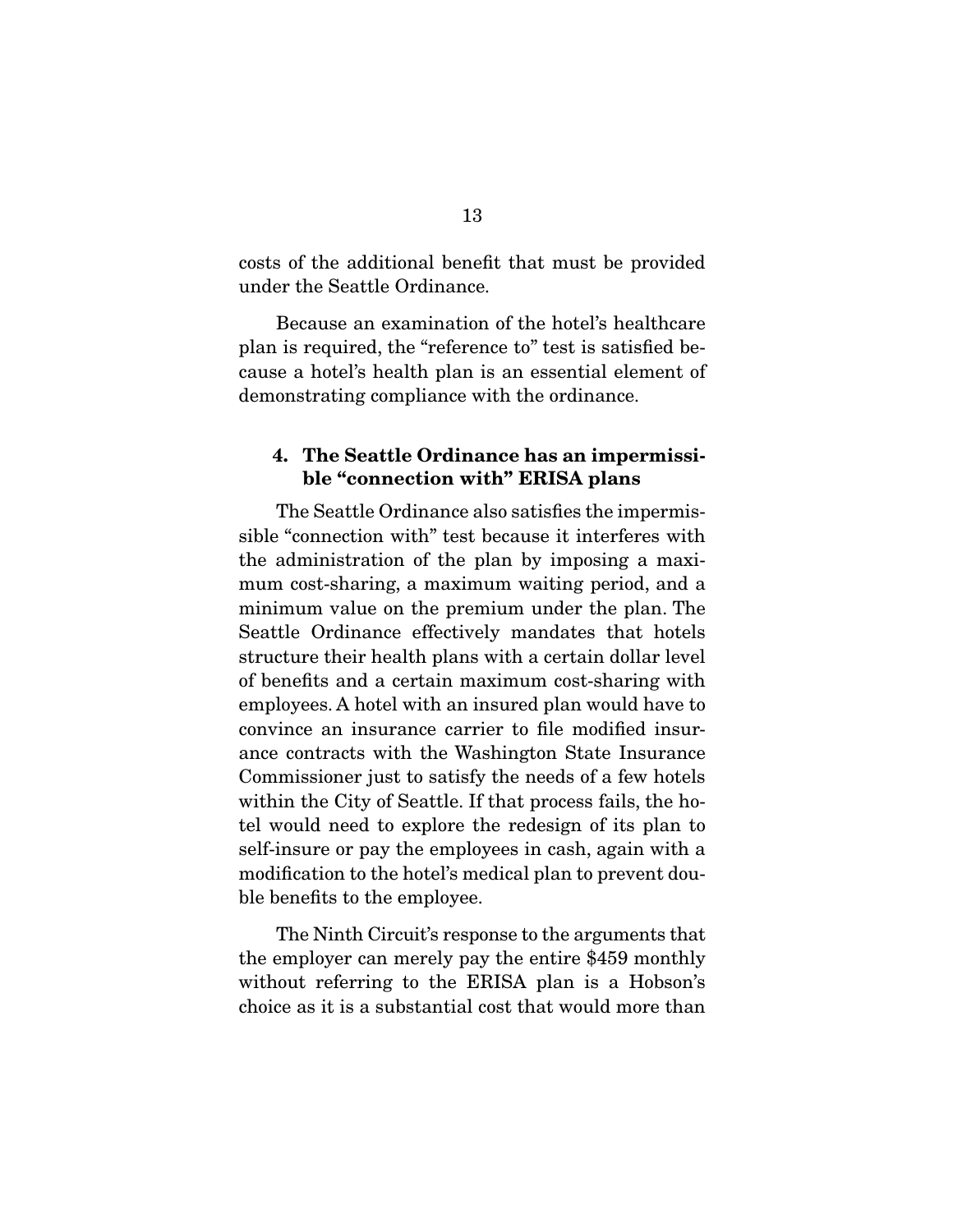double a hotel's healthcare cost. For example, if the hotel is already paying \$410 as a medical premium for an employee, with no dependents, the hotel would have to pay another \$459 if no reference is made to the hotel's plan and only \$49 if reference is made to the hotel's plan. The additional \$459 per month per employee, with no dependents, is a prohibitively expensive payment and not a real choice for the hotel. Moreover, the Ninth Circuit's Direct Payment Test—the hotel owner can simply pay the full cost without referencing the hotel's health plan—simply ignores the "reference to" and the "connection with" preemption tests and permits the city to accomplish indirectly what ERISA forbids directly. ERISA prohibits the City of Seattle from requiring hotels to offer health benefits that have a minimum value, and ERISA also prohibits a city from imposing a minimum cost-sharing on premiums or requiring a maximum waiting period before benefits could commence:

ERISA reserves to the federal government the sole power to regulate the field of employee benefit plans to eliminate any threat of conflicting state and local regulation.

#### Shaw v. Delta Air Lines, Inc., 463 U.S. 85, 99 (1983).

Thus, in *Shaw*, this Court held that a New York state law that required a provision for sick leave benefits to pregnant workers was preempted. In Greater Washington Board of Trade, 948 F.2d at 1324–25, the court held that a state mandate to provide health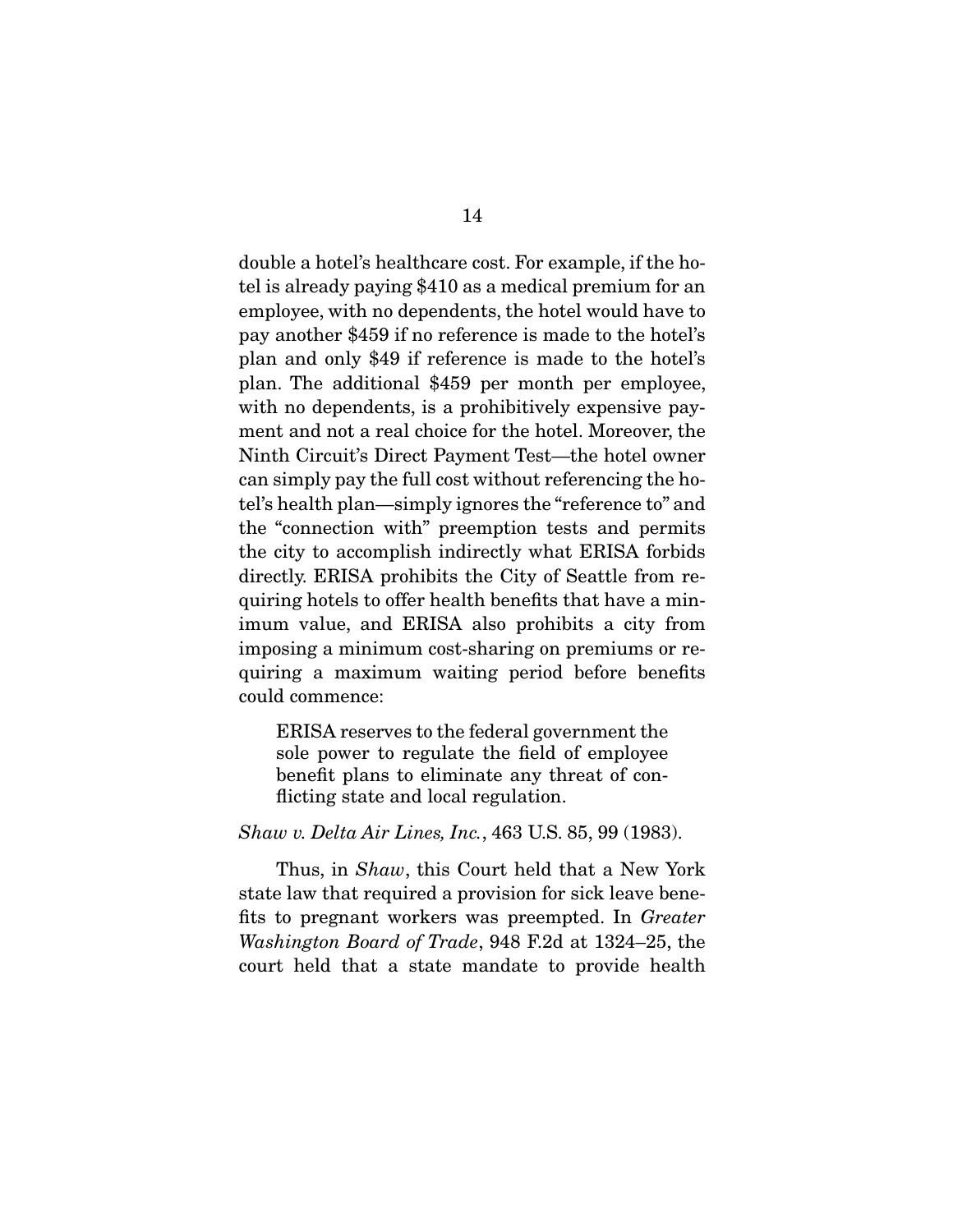insurance to employees that were receiving workers' compensation was preempted.

 The City of Seattle cannot be permitted to accomplish indirectly that which it is forbidden to regulate directly. Because the Seattle Ordinance is tantamount to a mandated benefit design, it is prohibited by this Court's decision in Shaw. As this Court's shorthand preemption test indicates, the Seattle Ordinance interferes with the uniform administration of employee benefit plans and interferes with a hotel owners' free choice of plan design, and therefore, the Ordinance should be preempted. The Seattle Ordinance should also be preempted because it has a reference to ERISA plans and operates immediately on such plans, and a hotel's ERISA plan is essential to the operation of the Seattle Ordinance because the premium under the plan determines how much the employee must be paid directly in cash.

 The Direct Payment Test formulated by the Ninth Circuit is contrary to this Court's precedent, and this Court should grant review and reverse the decision by the Ninth Circuit by applying the traditional "reference to" test of ERISA preemption.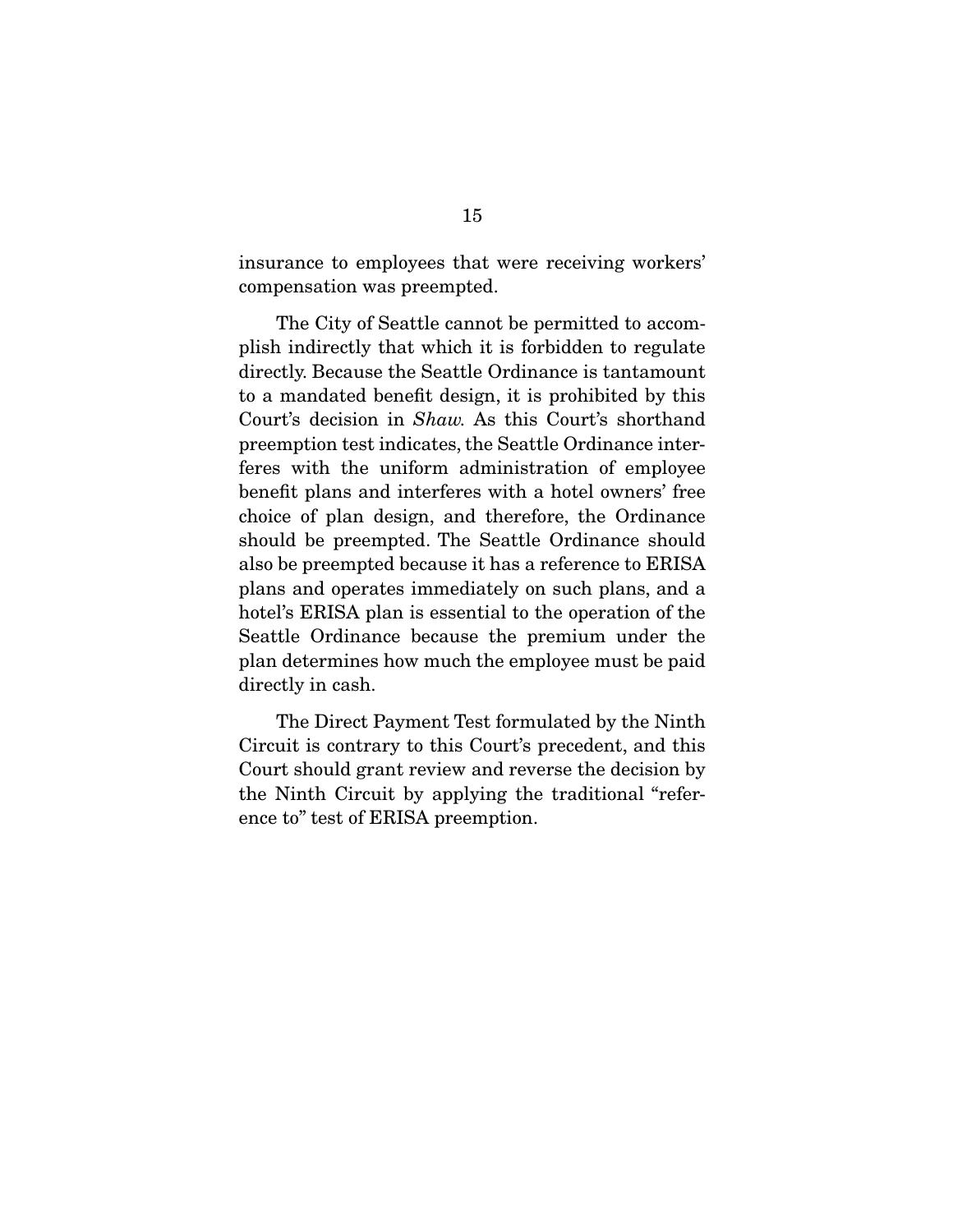## **B. Review is required because the Ninth Circuit's Direct Payment Test is an erroneous interpretation of the Supreme Court's opinion in** *Rutledge v. Pharmaceutical Care Management Ass'n***, 141 S. Ct. 447 (2020).**

In this case, the Ninth Circuit stated that a direct payment to an employee is not an ERISA plan and does not implicate an ERISA plan. The Ninth Circuit suggests that this Court's traditional preemption analysis is not applicable and that there is a new paradigm of preemption analysis when there is merely a cost paid to the employee and no payment is required to be made to the ERISA plan. Not so. This Court has held that, where a payment or cost is designed to influence employer choice with respect to the design of an ERISA plan or interferes with the uniform administration of such plan, ERISA is implicated.

 When analyzing cost implications of a law on ERISA plans, this Court confirmed the appropriate test for preemption is the two-part test applied in Gobeille and Egelhoff: does the law have a "reference to" or a "connection with" an ERISA plan. Rutledge, 114 S. Ct. at 479. In applying these tests, this Court reaffirmed that a court must consider ERISA objectives as a guide as to the scope of state law that Congress understood would survive. Id. at 480. As a shorthand for these considerations, a court must ask whether a state law governs a central matter of plan administration, interferes with nationally uniform administration, or forces the plan to adopt a certain scheme of coverage. Id. at 480; Gobeille, 577 U.S. at 320.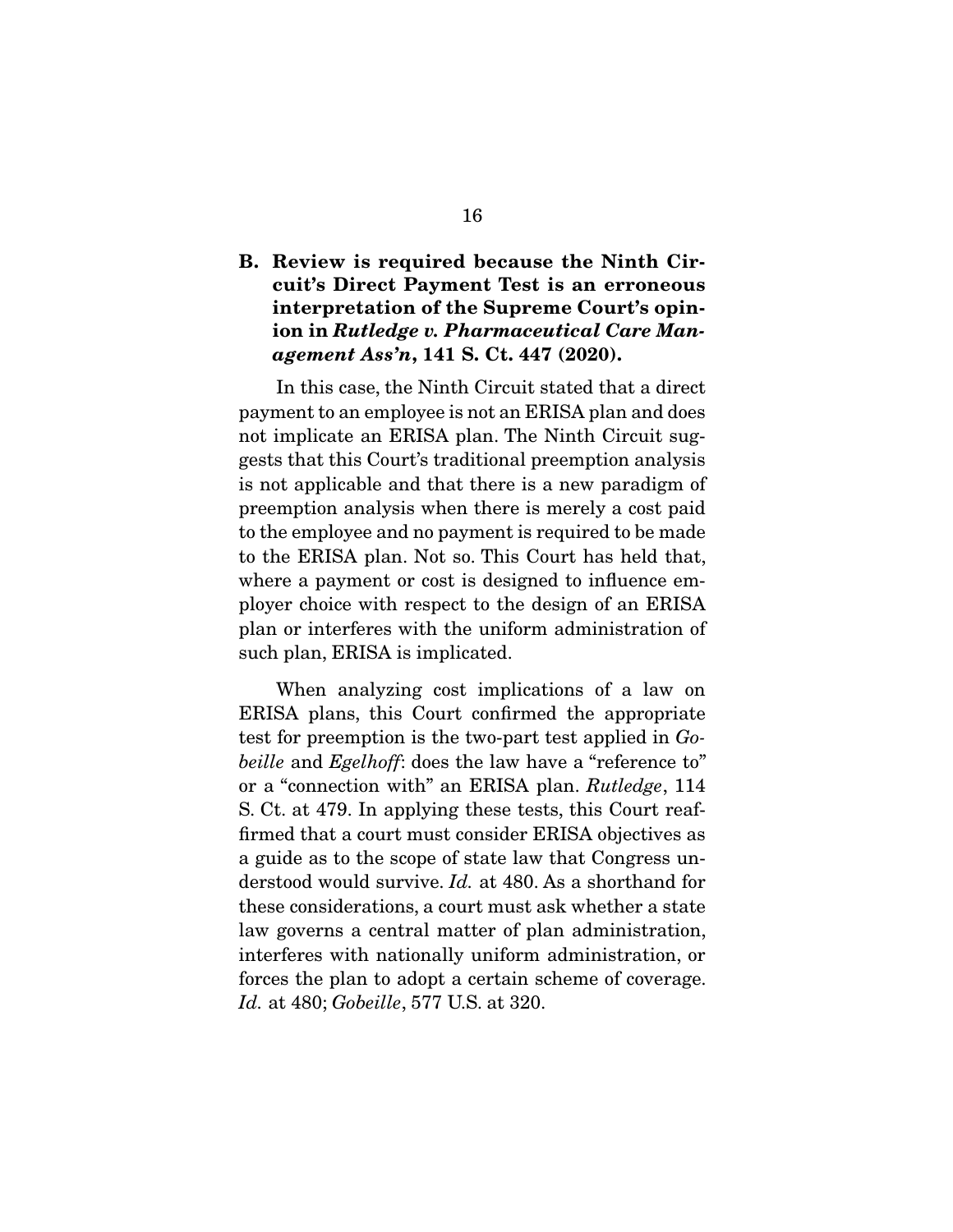In Rutledge, the Court did, however, indicate that laws that just affect costs, when such laws are not aimed at employee benefit plans and only have an indirect effect on such plans, are not preempted. Examples of laws that have been found not preempted include a tax provision that was not aimed at employee benefit plans and only indirectly increased the cost of administration of an employee benefit plan, N.Y. State Conf. of Blue Cross & Blue Shield Plans v. Travelers Ins. Co., 514 U.S. 645 (1995), and in *Rutledge*, a law that required pharmacy benefit managers to reimburse pharmacies at a rate equal to or higher than the pharmacy's wholesale cost. Although Rutledge found indirect cost regulations permissible, this Court went on to state that if the cost binds an administrator to a particular administrative choice or forces the plan to adopt any particular substantive scheme, the cost regulation would nevertheless be preempted. 114 S. Ct. at 480–81.

The logic of *Rutledge* and *Travelers* is not, as suggested by the Ninth Circuit, that costs imposed on entities other than ERISA plans can never result in preemption. Rather, these cases hold that ERISA is not implicated by a general cost regulation that is not aimed at an employee benefit plan and only has an indirect effect on the administration of employee benefit plans. The Seattle Ordinance, however, is not an indirect cost regulation similar to that in Rutledge or Travelers. The Seattle Ordinance is a healthcare measure that can only be satisfied by payments of healthcare expenditures with reference to an ERISA plan. The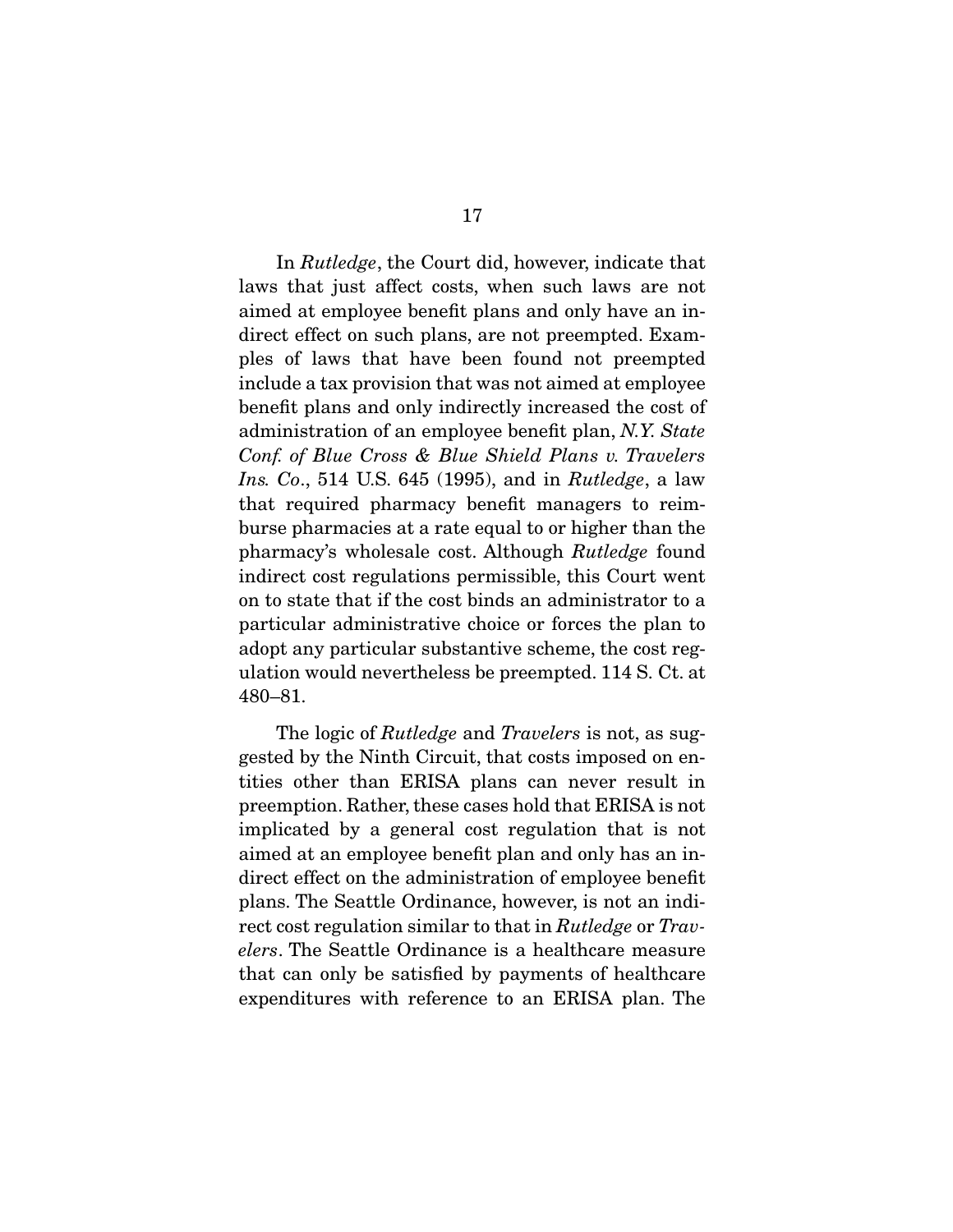stated intent of the Seattle Ordinance is to provide high-quality healthcare coverage (healthcare coverage through a health plan with a minimum value) to employees. SMC § 14.28.025. The Seattle Ordinance is aimed at ERISA plans as the expenditures can only be satisfied by an ERISA plan or by a direct payment to the employee after the value of the ERISA plan is taken into consideration. Under the Seattle Ordinance, health plans are required to have a specified minimum value with a specified maximum premium cost-sharing of no more than 20 percent or the hotel owner is required to make a cash payment to the employee equal to the difference in value.

Rutledge did not establish or endorse the standalone Direct Payment Test as a new paradigm of ERISA preemption as formulated by the Ninth Circuit. Rutledge did not give approval to a new test for ERISA preemption. Rutledge confirmed that the test for ERISA preemption is the "reference to" or the impermissible "connection with" tests that have long been used by this Court.

 The Ninth Circuit's Direct Payment Test is at variance with this Court's analysis of costs in Rutledge. Under Rutledge and Gobeille, the Seattle Ordinance is preempted because it is aimed at ERISA plans, forces a particular plan design, and interferes with the uniform administration of the hotel's ERISA medical plans. Applying this Court's shorthand guidance to giving effect to congressional intent, the Seattle Ordinance is preempted because it both interferes with the national uniform administration of the plan and is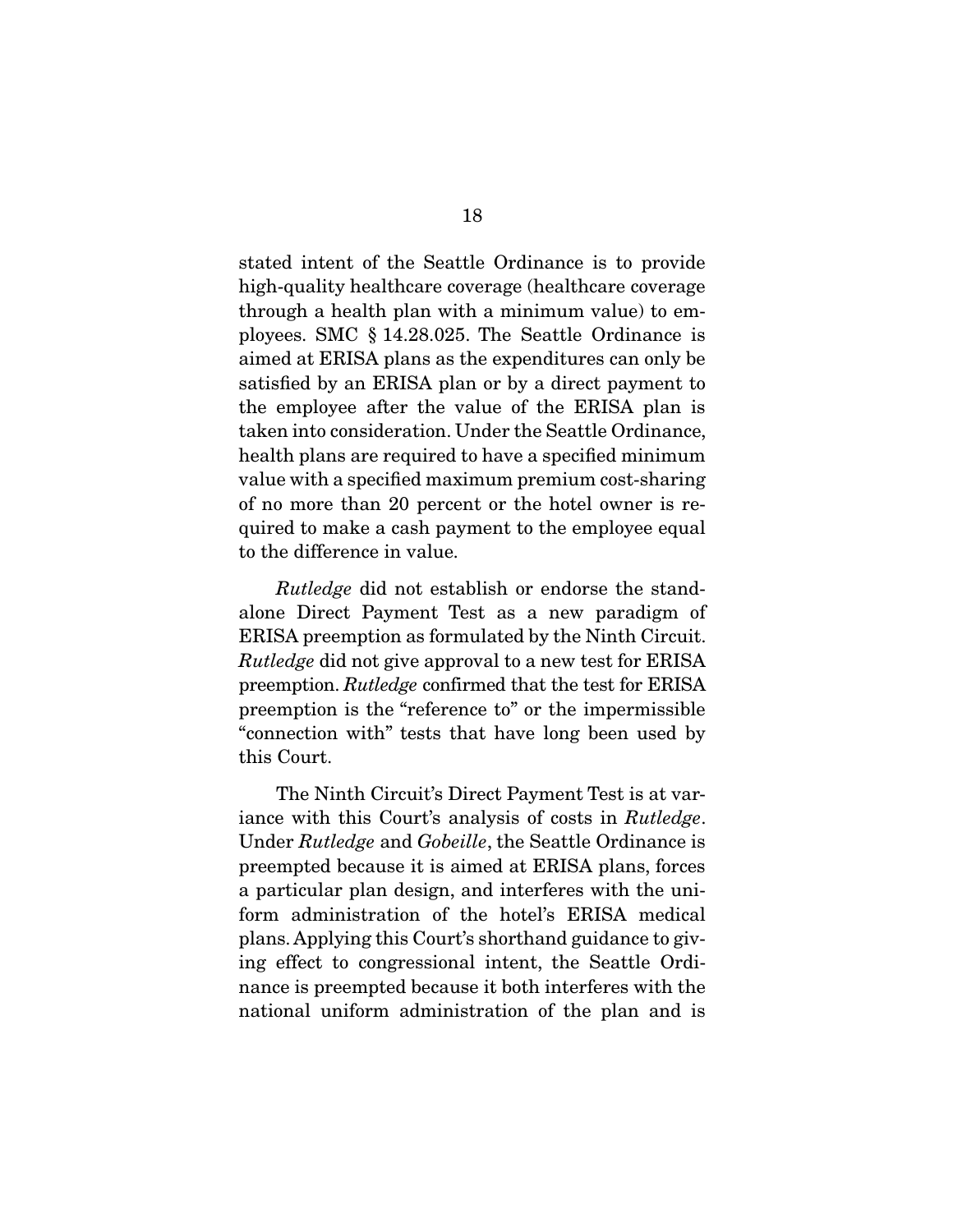designed to force a particular coverage scheme. This Court should grant review and reverse the Ninth Circuit's erroneous Direct Payment Test for ERISA preemption. This Court should find that the Seattle Ordinance is preempted under the "reference to" test for ERISA preemption and is not an indirect regulation of costs as authorized by Rutledge and Travelers.

## **C. Review is required because the Ninth Circuit's Direct Payment Test provides an end run around ERISA and effectively nullifies its goals of uniform administration and employer choice in providing welfare benefits.**

As the Court is aware, ERISA imposes no substantive requirement to provide any particular welfare benefits. ERISA is designed to encourage hotel owners to provide welfare benefits by ensuring that such benefits could be uniform in their design and administration. Requiring ERISA administrators and hotel owners to master the relevant laws of 50 states and hundreds of municipalities and to contend with litigation over those requirements would undermine the congressional goal of " 'minimiz[ing] the administrative and financial burden[s]' on plan administrators burdens ultimately borne by the beneficiaries." Egelhoff, 532 U.S. at 149–50 (quoting Ingersoll–Rand Co. v. McClendon, 498 U.S. 133, 142 (1990)); see also Fort Halifax Packing Co. v. Coyne, 482 U.S. 1, 9 (1987).

 Adherence to the Ninth Circuit's Direct Payment Test would invite cities like Seattle to make an end run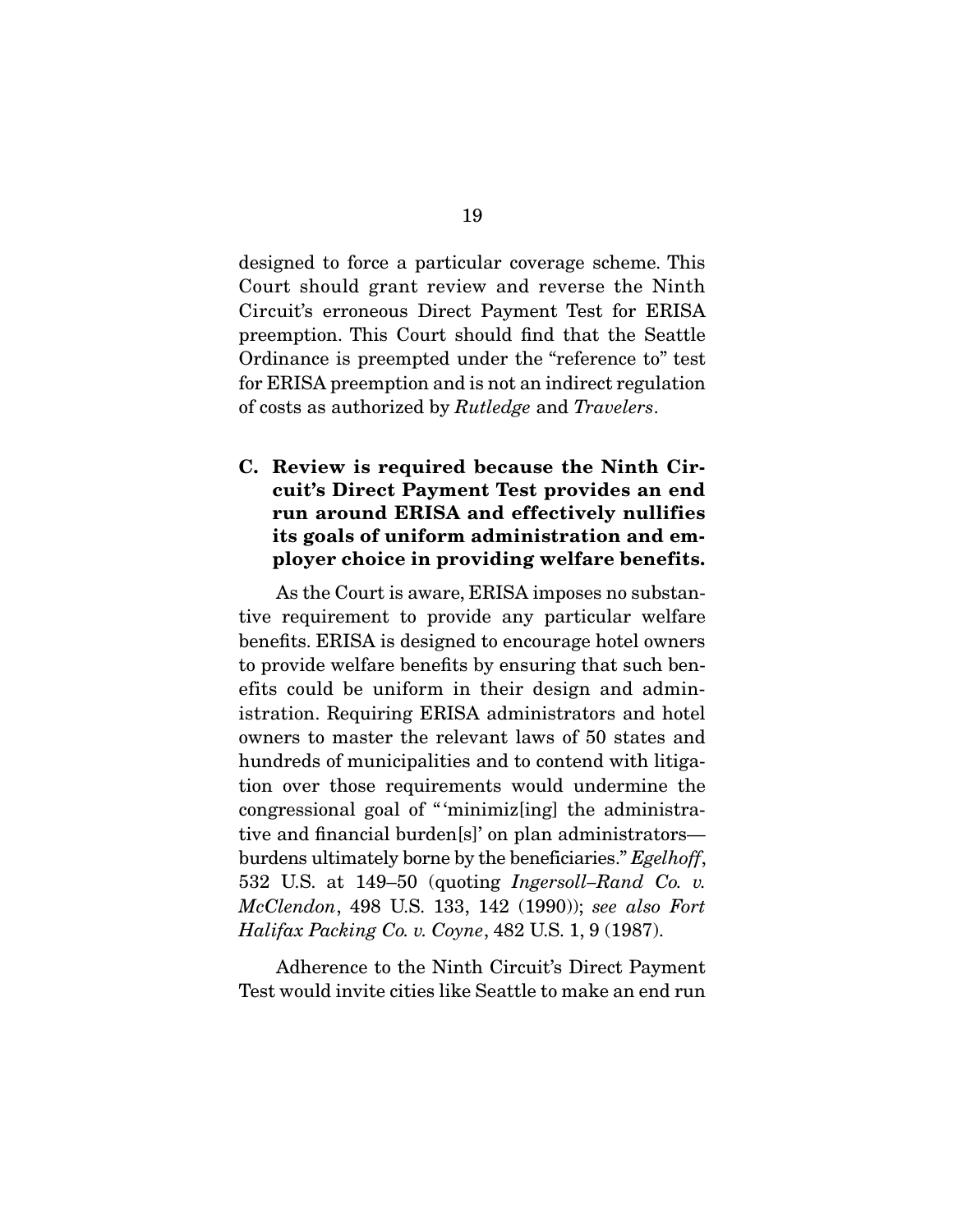around the statute and nullify the central purpose of ERISA—the hotel owner's control over uniform benefit design and uniform administration. As explained in more detail above, the Seattle Ordinance requires a health plan to provide an employee, without dependents, health plan coverage at a value of at least \$459 per month (coverage for families is \$1,375 per month), with no more than a 60-day waiting period and no more than a 20 percent cost-sharing of the premium. Suppose the City of Yakima, Washington also adopts an ordinance requiring no cost-sharing with employees or requiring a payment to the employee of \$300 per month. Suppose the City of Kent, Washington also requires a health plan to provide family coverage equal in value to \$1,500 per month or to pay that amount directly to the employee. Suppose the City of Portland, Oregon further requires a mental health therapy benefit of \$2,500 per month or payment of that amount to the employee. Suppose the City of San Francisco, California prohibits requiring any waiting period on health coverage or requires a payment to employees of \$1,000 per month. Each of these benefit requirements would be an impermissible regulation of a hotel's employee benefit plan if imposed directly. See discussion of Shaw, and Greater Washington Board of Trade, supra at pp. 14-15. The Ninth Circuit's Direct Payment Test allows a city or state to accomplish indirectly what it could not accomplish directly, by merely including a stand-alone direct pay option, that is, by allowing payment of a set amount to the employee in cash in lieu of the required benefit. As illustrated by this proposed patchwork of laws, the Ninth Circuit's opinion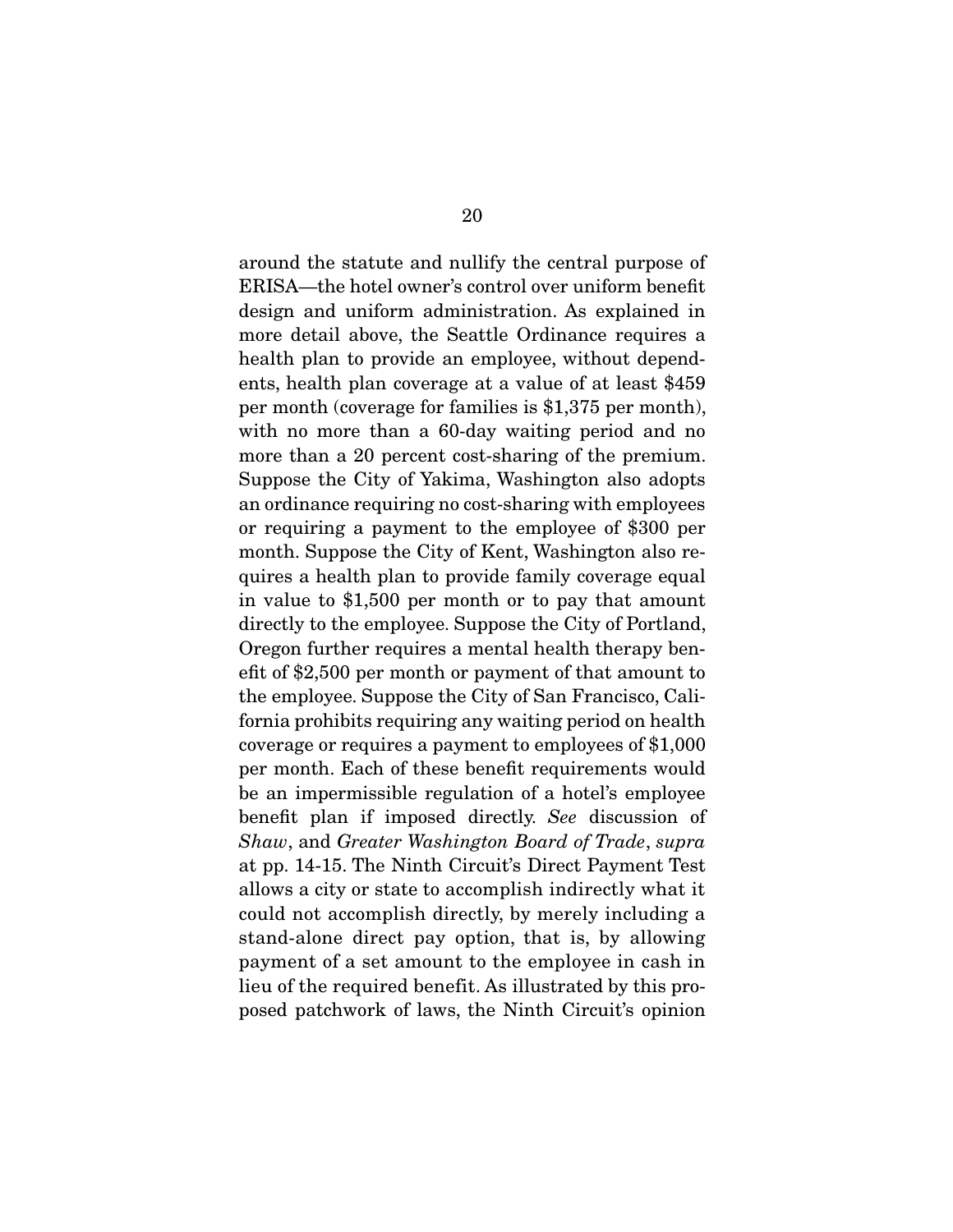would interfere with the uniform administration of benefits plan and would force a hotel to adopt certain benefit and cost-sharing provisions in its ERISA employee benefit plans, the expense of which is borne by employees. This Court should grant review in order that hotels and their employees can avoid the patchwork of laws that will proliferate if the Ninth Circuit's Direct Payment Test for ERISA preemption is allowed to stand.

#### **CONCLUSION**

 $\overbrace{\hspace{2.5cm}}^{\bullet}$   $\overbrace{\hspace{2.5cm}}^{\bullet}$ 

Review by this Court is necessary because the Ninth Circuit's Direct Payment Test is an erroneous interpretation of this Court's precedent and if left to stand will become a blueprint for nullifying ERISA preemption. It provides a simple method for states and municipalities to do an end run around the protections afforded to hotels and their employees under ERISA. States and municipalities could impose mandated benefits and administrative schemes by simply having an alternative cost that must be paid directly to the employee in lieu of the mandated design changes. Such an alternative direct payment approach does not avoid preemption under the "reference to" and impermissible "connection with" tests adopted by this Court.

 The Ninth Circuit's opinion, if not overturned, will lead to an unworkable patchwork of laws and regulations that will drive up hotel and employee costs as well as the costs of plan administration. The Ninth